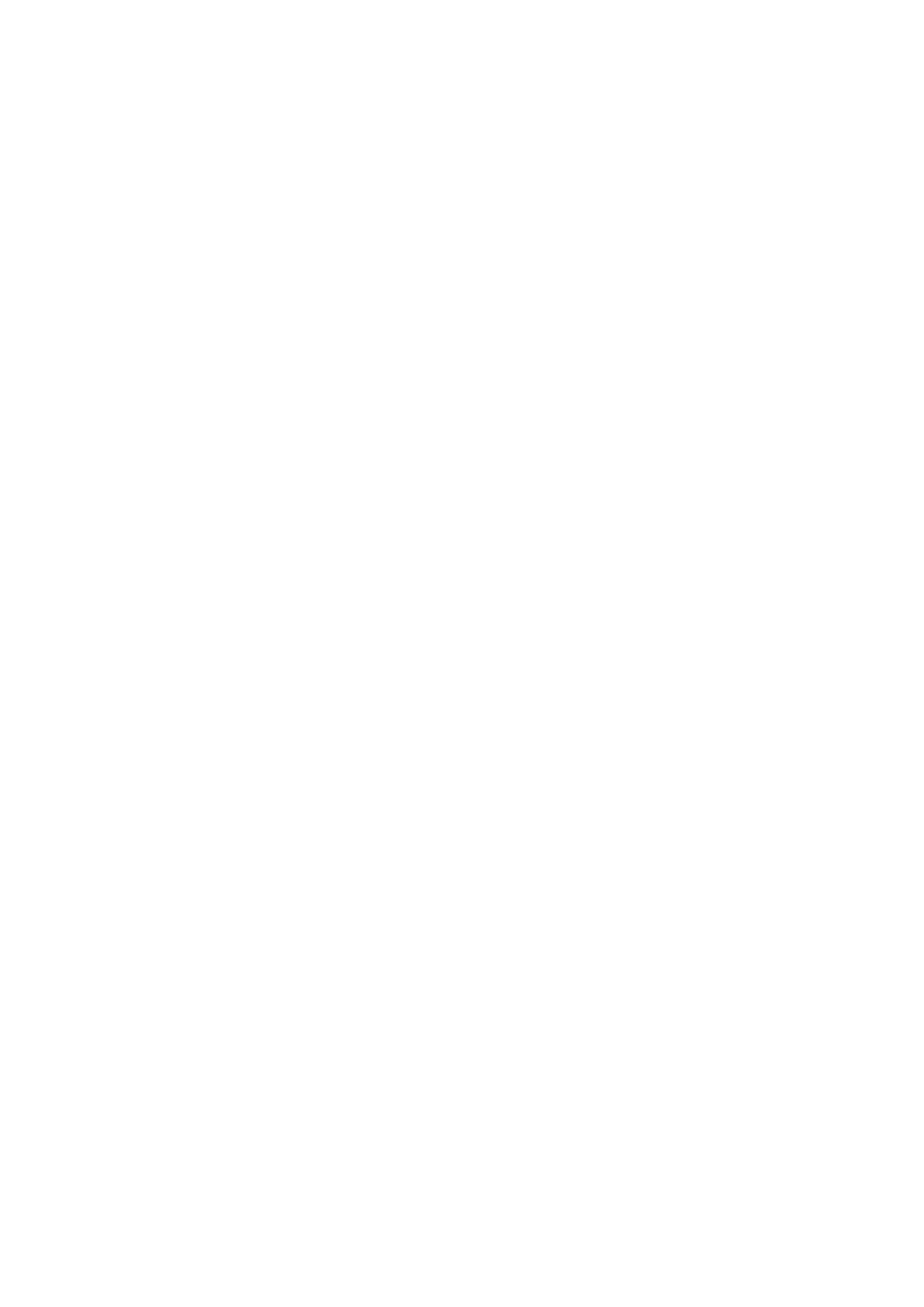*I certify that this public bill, which originated in the Legislative Assembly, has finally passed the Legislative Council and the Legislative Assembly of New South Wales.*

> *Clerk of the Legislative Assembly. Legislative Assembly, Sydney, , 2013*



New South Wales

# **Courts and Other Legislation Further Amendment Bill 2013**

Act No , 2013

An Act to make miscellaneous amendments to certain legislation with respect to courts and juries, civil and criminal procedure, the exchange of information by certain government agencies and the enforcement of fines and to effect minor statute law revision; and to repeal the *Inebriates Act 1912.*

*I have examined this bill and find it to correspond in all respects with the bill as finally passed by both Houses.*

*Assistant Speaker of the Legislative Assembly.*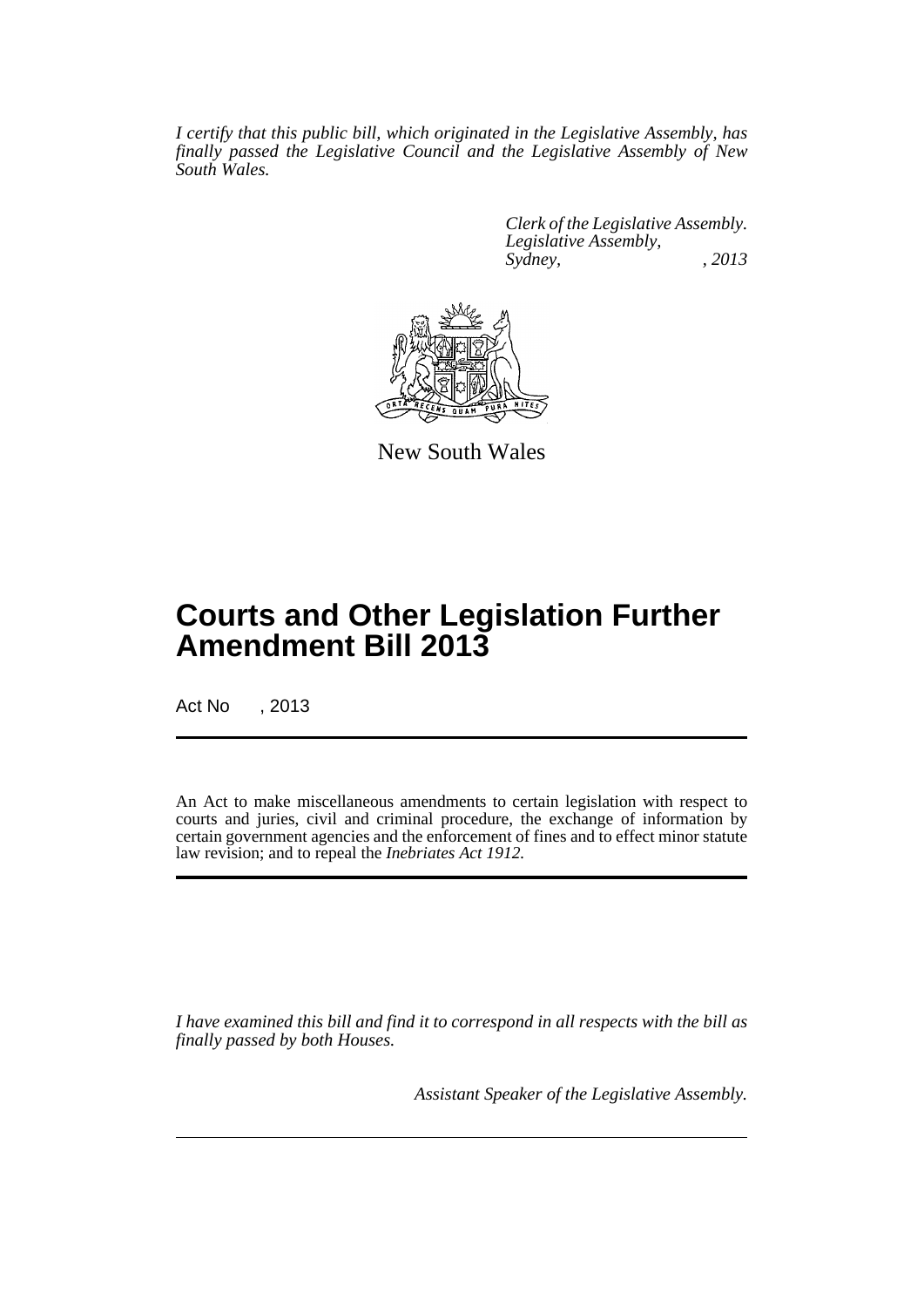# <span id="page-3-0"></span>**The Legislature of New South Wales enacts:**

## **1 Name of Act**

This Act is the *Courts and Other Legislation Further Amendment Act 2013*.

## <span id="page-3-1"></span>**2 Commencement**

- (1) This Act commences on the date of assent to this Act, except as provided by subsection (2).
- (2) Schedule 1.8 commences on a day to be appointed by proclamation.

# <span id="page-3-2"></span>**3 Explanatory notes**

The matter appearing under the heading "Explanatory note" in Schedule 1 does not form part of this Act.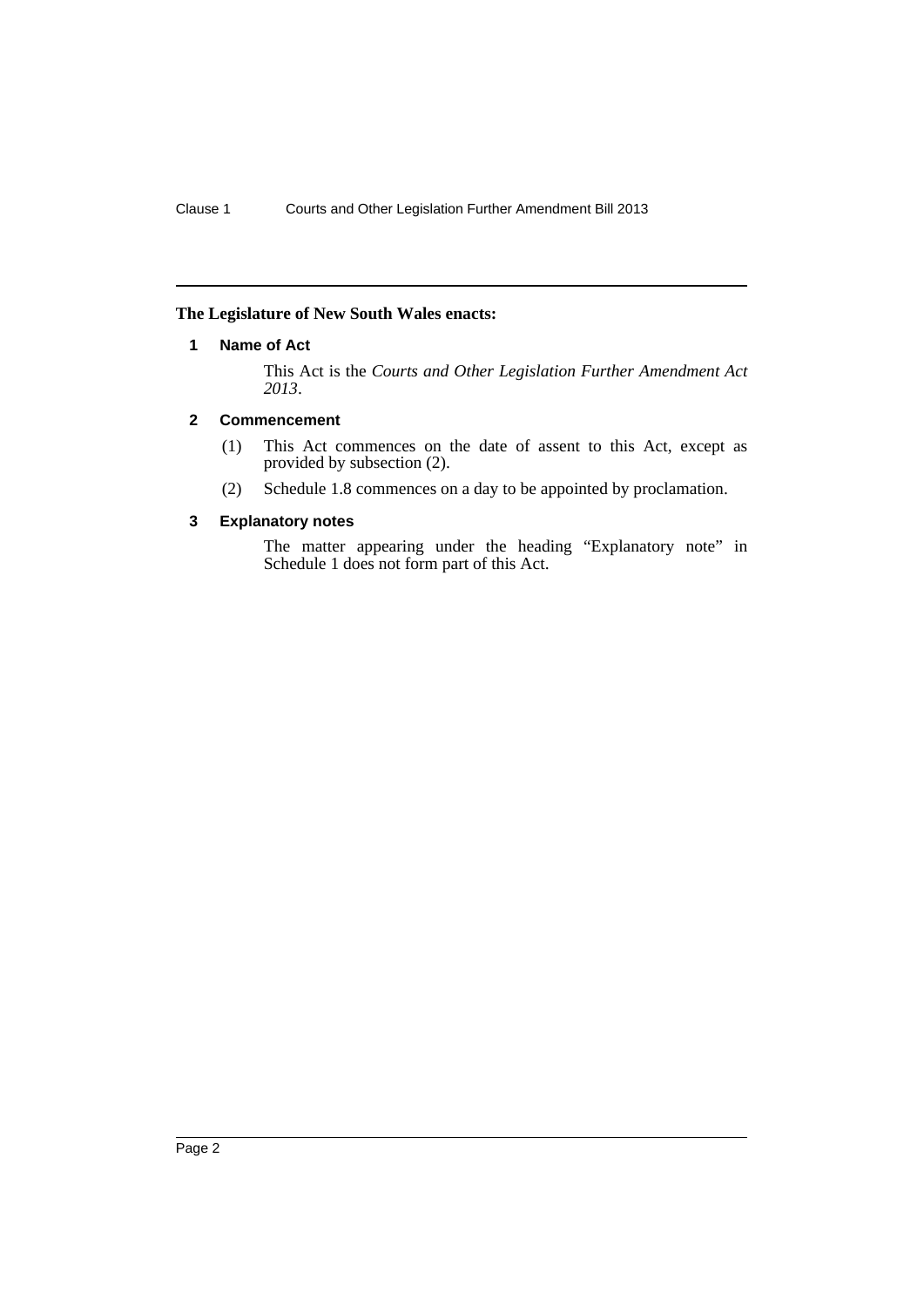Amendment and repeal of legislation Schedule 1 and Schedule 1

# <span id="page-4-0"></span>**Schedule 1 Amendment and repeal of legislation**

# **1.1 Anti-Discrimination Act 1977 No 48**

### **Section 49ZYA What constitutes discrimination on the ground of age**

Omit section 49ZYA (3).

**Explanatory note**

The proposed amendment to the *Anti-Discrimination Act 1977* will result in the general definitions of *associate* and *relative* in that Act applying in the same way to all circumstances where discrimination against a person on the grounds that a relative or an associate of a person has a particular characteristic is prohibited. This is achieved by omitting the substantially similar, but not identical, definitions relating to discrimination on the ground of age from section 49ZYA and relying instead on the general definitions in section 4 of that Act.

# **1.2 Births, Deaths and Marriages Registration Act 1995 No 62**

### **[1] Section 25 Record of adoption or discharge of adoption to be noted in birth registration**

Omit "a memorandum" wherever occurring.

Insert instead "a record of adoption, or discharge of adoption,".

## **[2] Section 25**

Omit "the memorandum" wherever occurring. Insert instead "the record".

### **[3] Part 8, Division 4, heading**

Insert "**and certain applications**" after "**entries**".

### **[4] Section 46A Access to change of name applications and information by law enforcement agencies**

Insert "applications for registration of a change of a person's name, and to" after "agency to" in section 46A (1).

### **[5] Section 46A (2)**

Insert "applications or" after "to whom the".

## **[6] Schedule 3 Savings, transitional and other provisions**

Insert at the end of clause 1 (1):

any other Act that amends this Act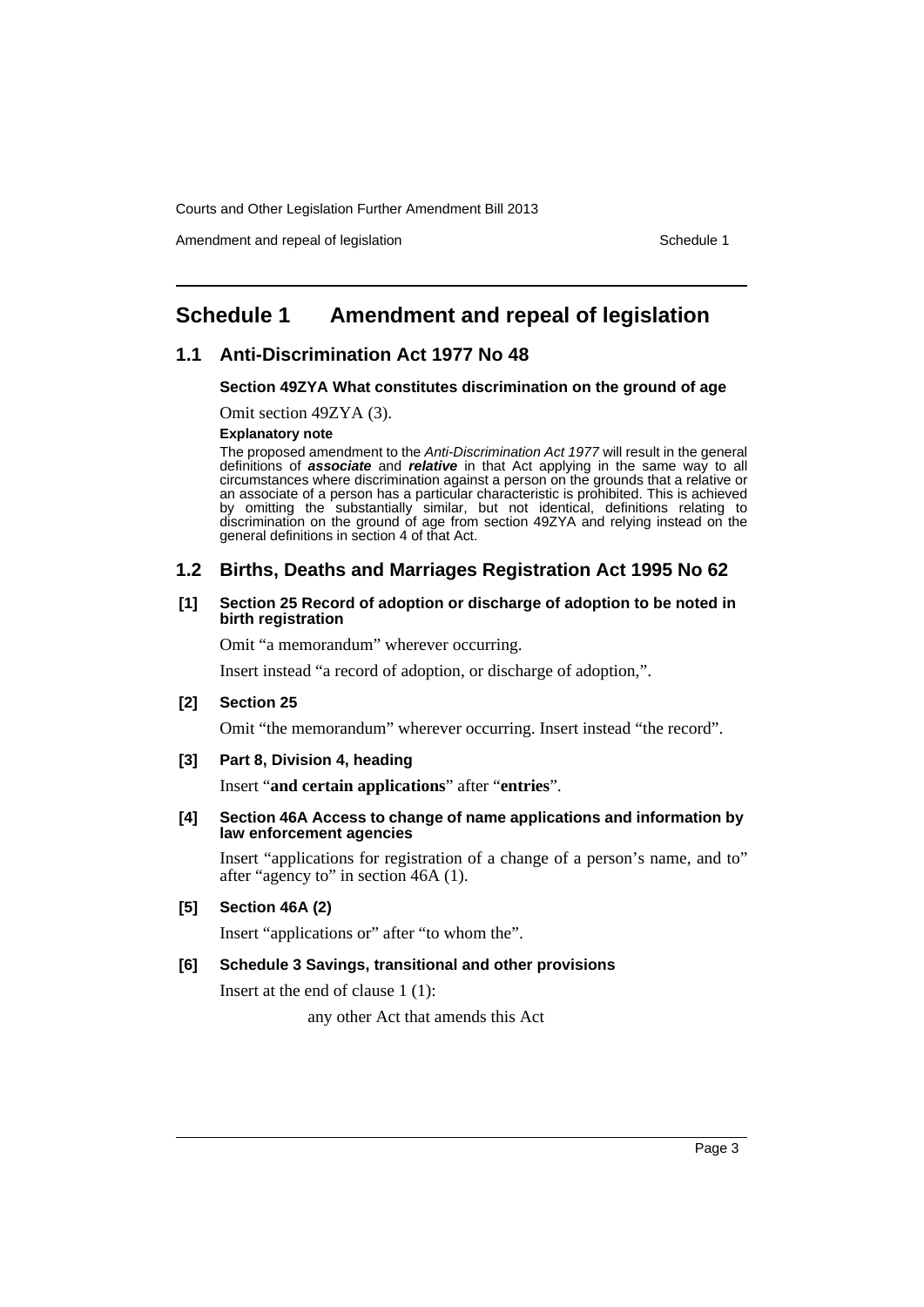Schedule 1 Amendment and repeal of legislation

### **[7] Schedule 3, Part 9**

Insert after Part 8:

# **Part 9 Provision consequent on enactment of Courts and Other Legislation Further Amendment Act 2013**

### **26 Application of amendments relating to change of name applications**

Section 46A (1) and (2), as amended by the *Courts and Other Legislation Further Amendment Act 2013*, extend to information relating to applications made before the amendment of those subsections by that Act.

### **Explanatory note**

Items [1] and [2] of the proposed amendments to the *Births, Deaths and Marriages Registration Act 1995* update references to records of adoption or discharge of adoption (which were formerly called memoranda). This is consistent with the terminology used in the rest of the Act and in the *Adoption Act 2000*.

Item [3] updates a heading as a consequence of the proposed extension (by items [4] and [5] of the proposed amendments) of the power to allow access to information.

Items [4] and [5] empower the Registrar of Births, Deaths and Marriages to allow officers of law enforcement agencies to have access to applications to register the change of a person's name and not just to changes of name that have been finalised and registered (which officers of law enforcement agencies can currently access).

Item [6] provides for the making of savings and transitional regulations consequent on the amendment of the *Births, Deaths and Marriages Registration Act 1995*.

Item [7] provides that the proposed amendments about access to information extend to information relating to applications made before the amendments commenced.

# **1.3 Children (Community Service Orders) Act 1987 No 56**

# **[1] Section 3 Definitions**

Omit the definition of *Department* from section 3 (1). Insert instead:

*Department* means the Department of Attorney General and Justice.

### **[2] Section 28B**

Insert after section 28A:

### **28B Exchange of certain information**

(1) The Director-General may enter into an arrangement (*an information sharing arrangement*) with the Director of the State Debt Recovery Office for the purposes of sharing or exchanging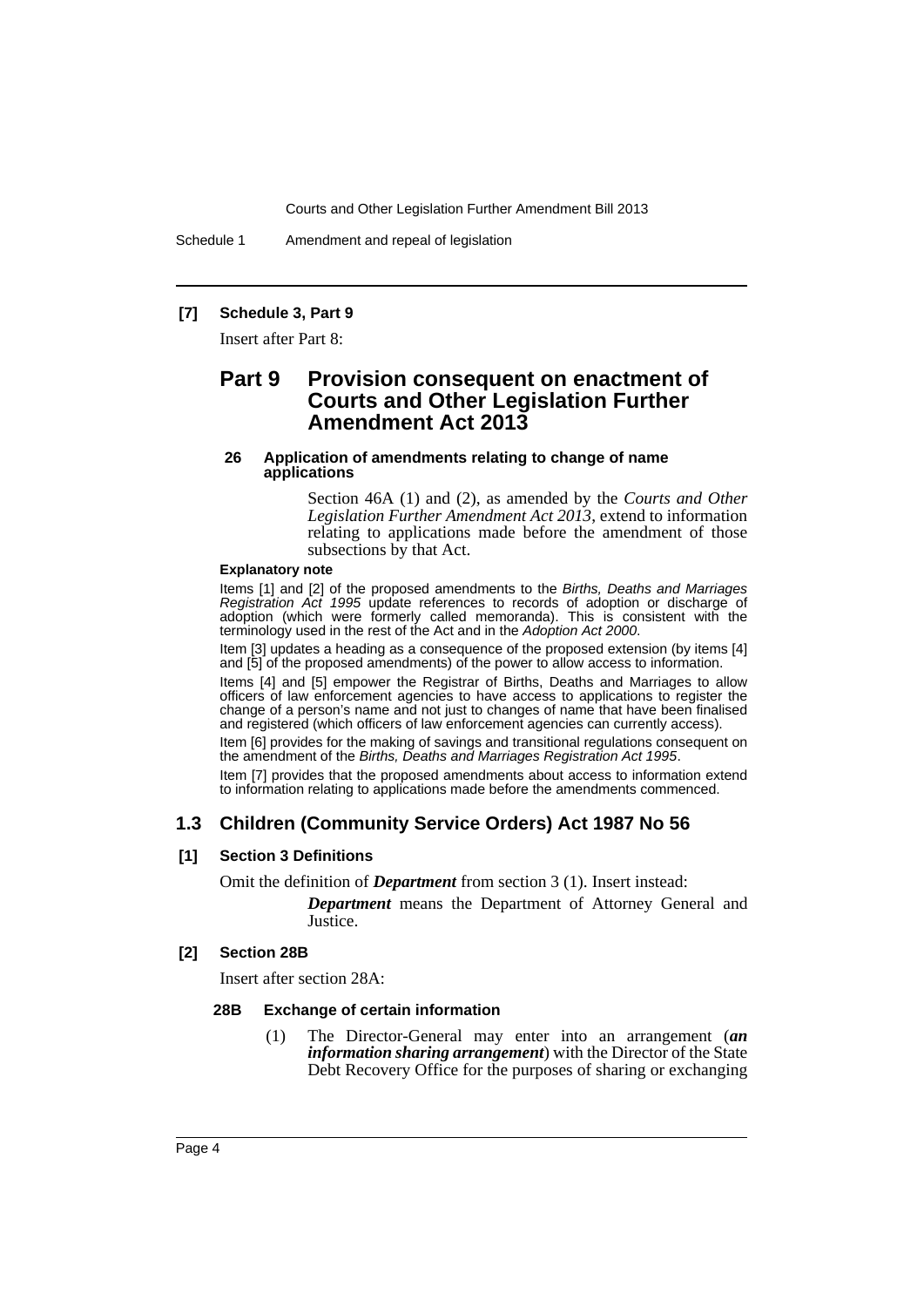Amendment and repeal of legislation Schedule 1 and Schedule 1

any information that is held by the Department or the State Debt Recovery Office.

- (2) The information to which an information sharing arrangement may relate is limited to information that assists in the exercise of:
	- (a) the functions of the Director-General under this Act or the regulations, or
	- (b) the functions of the State Debt Recovery Office under the *Fines Act 1996* or the regulations under that Act.
- (3) Under an information sharing arrangement:
	- (a) the Director-General is, despite any other Act or law of the State, authorised to request and receive information from the State Debt Recovery Office comprising the name, address and date of birth of a person who is the subject of a children's community service order and is a fine defaulter (within the meaning of the *Fines Act 1996*), and
	- (b) the Director of the State Debt Recovery Office is authorised to disclose that information to the Director-General, and
	- (c) the Director of the State Debt Recovery Office is, despite any other Act or law of the State, authorised to request and receive information from the Department comprising the name, address and date of birth of a person who is the subject of a children's community service order and is a fine defaulter (within the meaning of the *Fines Act 1996*), and
	- (d) the Director-General is authorised to disclose that information to the Director of the State Debt Recovery Office.

### **[3] Schedule 1 Savings and transitional provisions**

Insert at the end of clause 1 (1):

*Courts and Other Legislation Further Amendment Act 2013*, to the extent that it amends this Act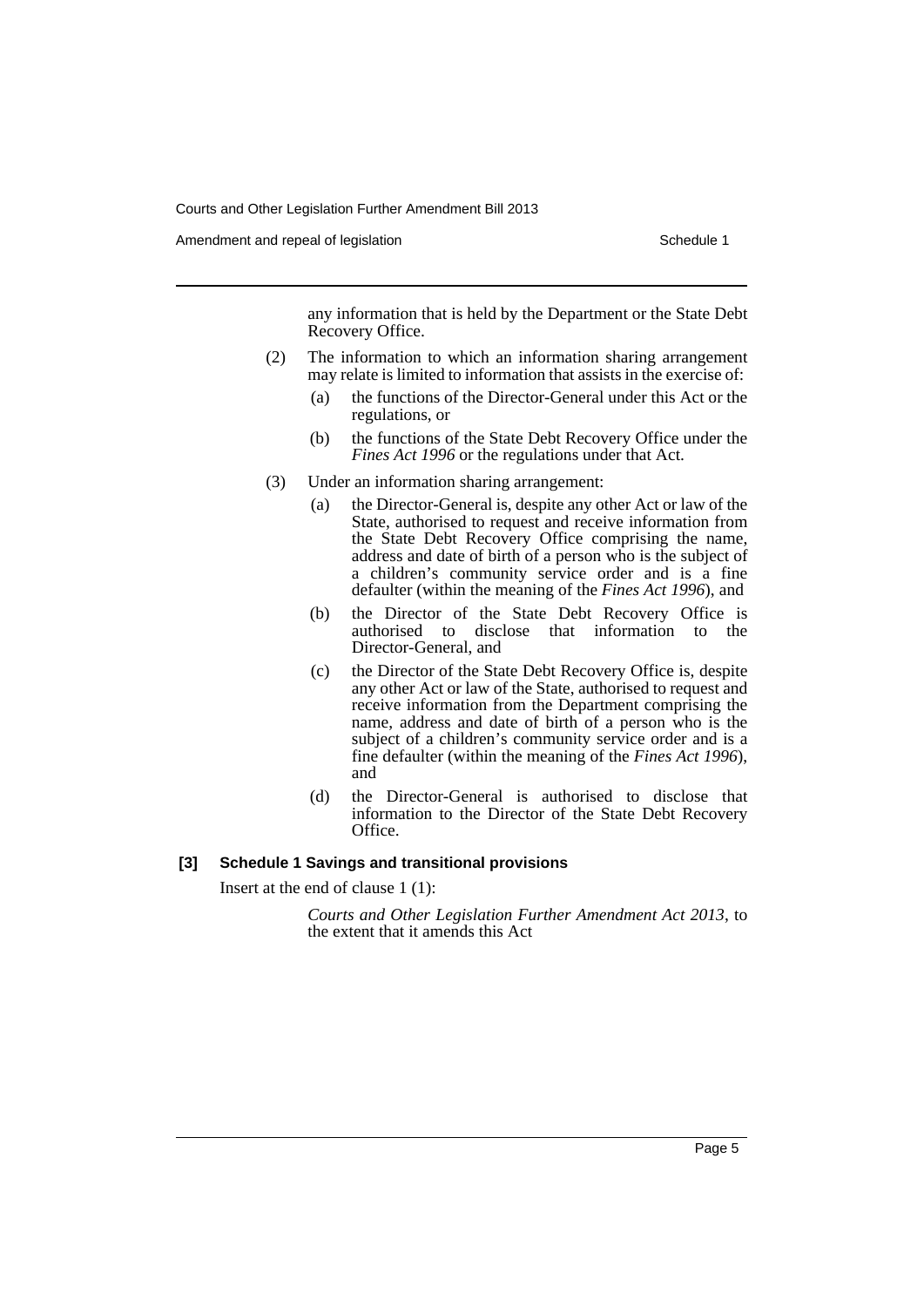Schedule 1 Amendment and repeal of legislation

### **[4] Schedule 1, clause 6**

Insert at the end of Schedule 1:

### **6 Provision consequent on enactment of Courts and Other Legislation Further Amendment Act 2013**

Section 28B extends to information obtained before the commencement of that section.

### **Explanatory note**

Item [1] of the proposed amendments to the *Children (Community Service Orders) Act* 1987 updates a reference to a Department.

Item [2] allows the Juvenile Justice division of the Department of Attorney General and Justice to share information about young people who are the subject of children's community service orders with the State Debt Recovery Office, so as to identify outstanding fines of young people subject to such community service orders and to facilitate participation by those young people in work and development orders as a way of satisfying all or part of those fines. (A similar amendment is proposed to be made to the *Children (Detention Centres) Act 1987*, by Schedule 1.4 to this Act, in relation to children subject to detention orders.)

Item [3] provides for the making of savings and transitional regulations consequent on the amendments made by items [1] and [2].

Item [4] provides that the proposed amendment relating to the sharing of information extends to information obtained before the commencement of that amendment.

# **1.4 Children (Detention Centres) Act 1987 No 57**

### **[1] Section 3 Definitions**

Omit the definitions of *Chief Executive Officer, Justice Health* and *Justice Health* from section 3 (1).

Insert instead, respectively:

*Chief Executive, Justice and Forensic Mental Health Network* means the person for the time being holding office or acting as the chief executive of the Justice and Forensic Mental Health Network under the *Health Services Act 1997*.

*Justice and Forensic Mental Health Network* means the statutory health corporation of that name specified in Schedule 2 to the *Health Services Act 1997*.

# **[2] Section 14 Functions of the Director-General**

Omit "*Mental Health Act 1990*" from section 14 (2).

Insert instead "*Mental Health (Forensic Provisions) Act 1990*".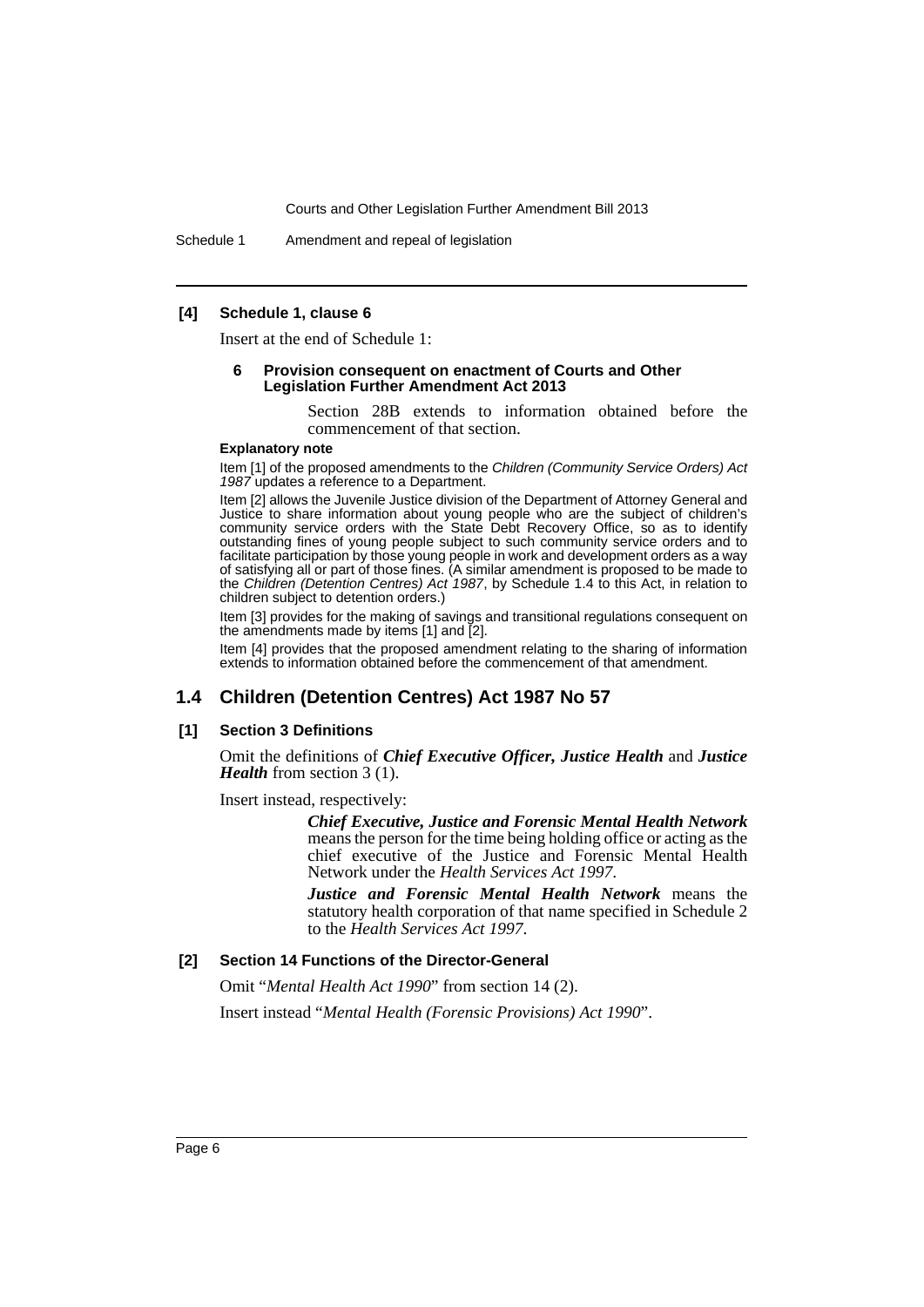Amendment and repeal of legislation Schedule 1 and Schedule 1

# **[3] Sections 27 (2) and (5), 37F, 37G (1), (3) and (5) and 37H**

Omit "Chief Executive Officer, Justice Health" wherever occurring. Insert instead "Chief Executive, Justice and Forensic Mental Health Network".

## **[4] Sections 27 (5) and 37H (2)**

Omit "Officer" wherever lastly occurring.

# **[5] Section 37E Functions of Justice and Forensic Mental Health Network** Omit "Justice Health".

Insert instead "Justice and Forensic Mental Health Network".

### **[6] Section 37F Chief Executive, Justice and Forensic Mental Health Network to have access to detention centres, detainees and medical records**

Omit "of Justice Health".

Insert instead "of the Justice and Forensic Mental Health Network".

### **[7] Section 37H Delegation of functions of Chief Executive, Justice and Forensic Mental Health Network**

Omit "the Chief Executive Officer's" from section 37H (1).

Insert instead "the Chief Executive's".

### **[8] Section 39B**

Insert after section 39A:

### **39B Exchange of certain information**

- (1) The Director-General may enter into an arrangement (*an information sharing arrangement*) with the Director of the State Debt Recovery Office for the purposes of sharing or exchanging any information that is held by the Department or the State Debt Recovery Office.
- (2) The information to which an information sharing arrangement may relate is limited to information that assists in the exercise of:
	- (a) the functions of the Director-General under this Act or the regulations, or
	- (b) the functions of the State Debt Recovery Office under the *Fines Act 1996* or the regulations under that Act.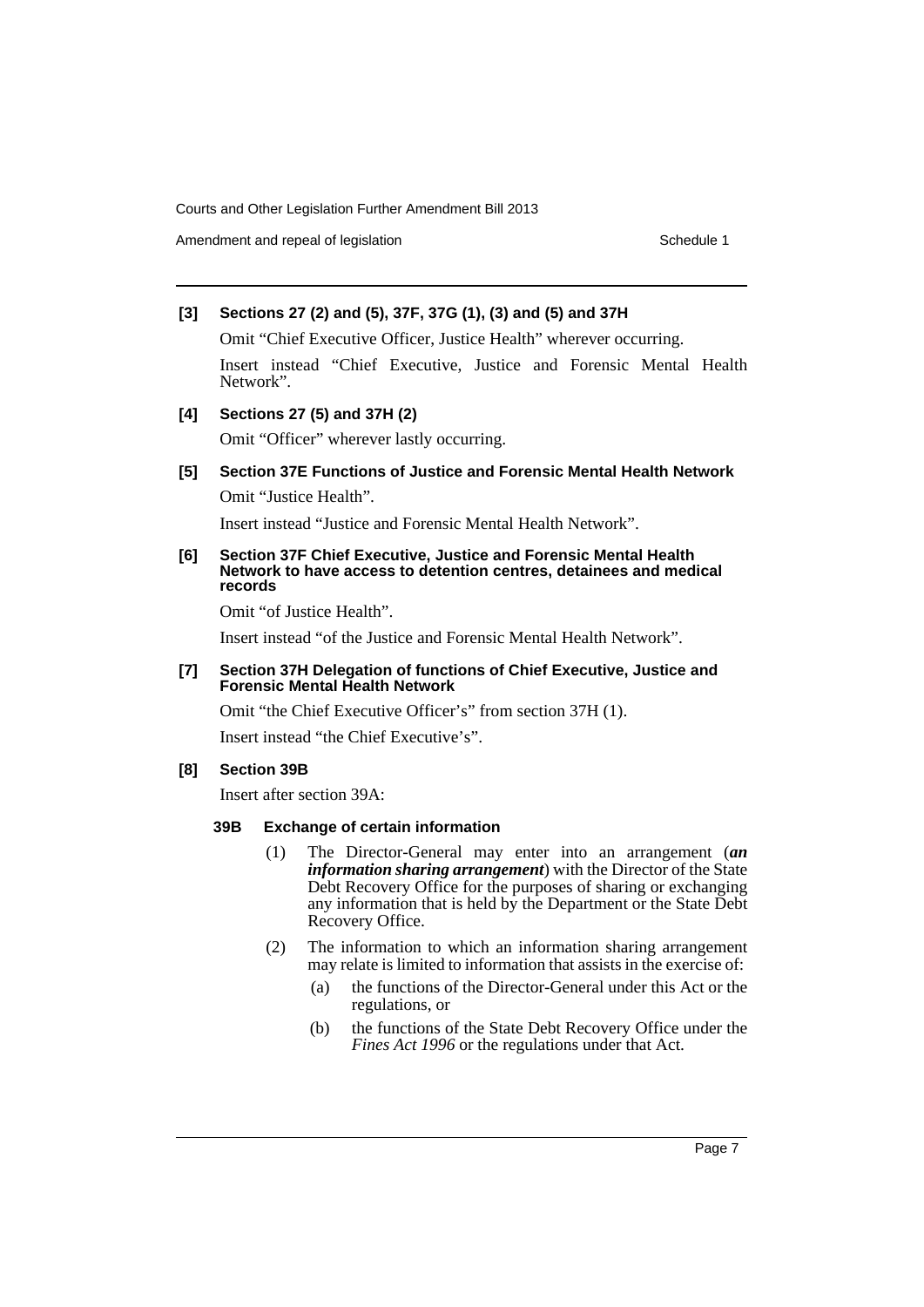Schedule 1 Amendment and repeal of legislation

- (3) Under an information sharing arrangement:
	- (a) the Director-General is, despite any other Act or law of the State, authorised to request and receive information from the State Debt Recovery Office comprising the name, address and date of birth of a person who is the subject of a detention order and is a fine defaulter (within the meaning of the *Fines Act 1996*), and
	- (b) the Director of the State Debt Recovery Office is authorised to disclose that information to the Director-General, and
	- (c) the Director of the State Debt Recovery Office is, despite any other Act or law of the State, authorised to request and receive information from the Department comprising the name, address and date of birth of a person who is the subject of a detention order and is a fine defaulter (within the meaning of the *Fines Act 1996*), and
	- (d) the Director-General is authorised to disclose that information to the Director of the State Debt Recovery Office.

# **[9] Schedule 1 Savings and transitional provisions**

Insert at the end of clause 1A (1):

any other Act that amends this Act

# **[10] Schedule 1, Part 5**

Insert after Part 4:

# **Part 5 Provision consequent on enactment of Courts and Other Legislation Further Amendment Act 2013**

### **10 Application of amendment concerning exchange of information**

Section 39B extends to information obtained before the commencement of that section.

### **Explanatory note**

Items [1] and [3]–[7] of the proposed amendments to the *Children (Detention Centres) Act 1987* update references to a statutory health corporation and its chief executive.

Item [2] updates a reference to the Act under which the term *forensic patient* is defined.

Item [8] allows the Juvenile Justice division of the Department of Attorney General and Justice to share information about young people subject to detention orders with the State Debt Recovery Office, so as to identify outstanding fines of young people subject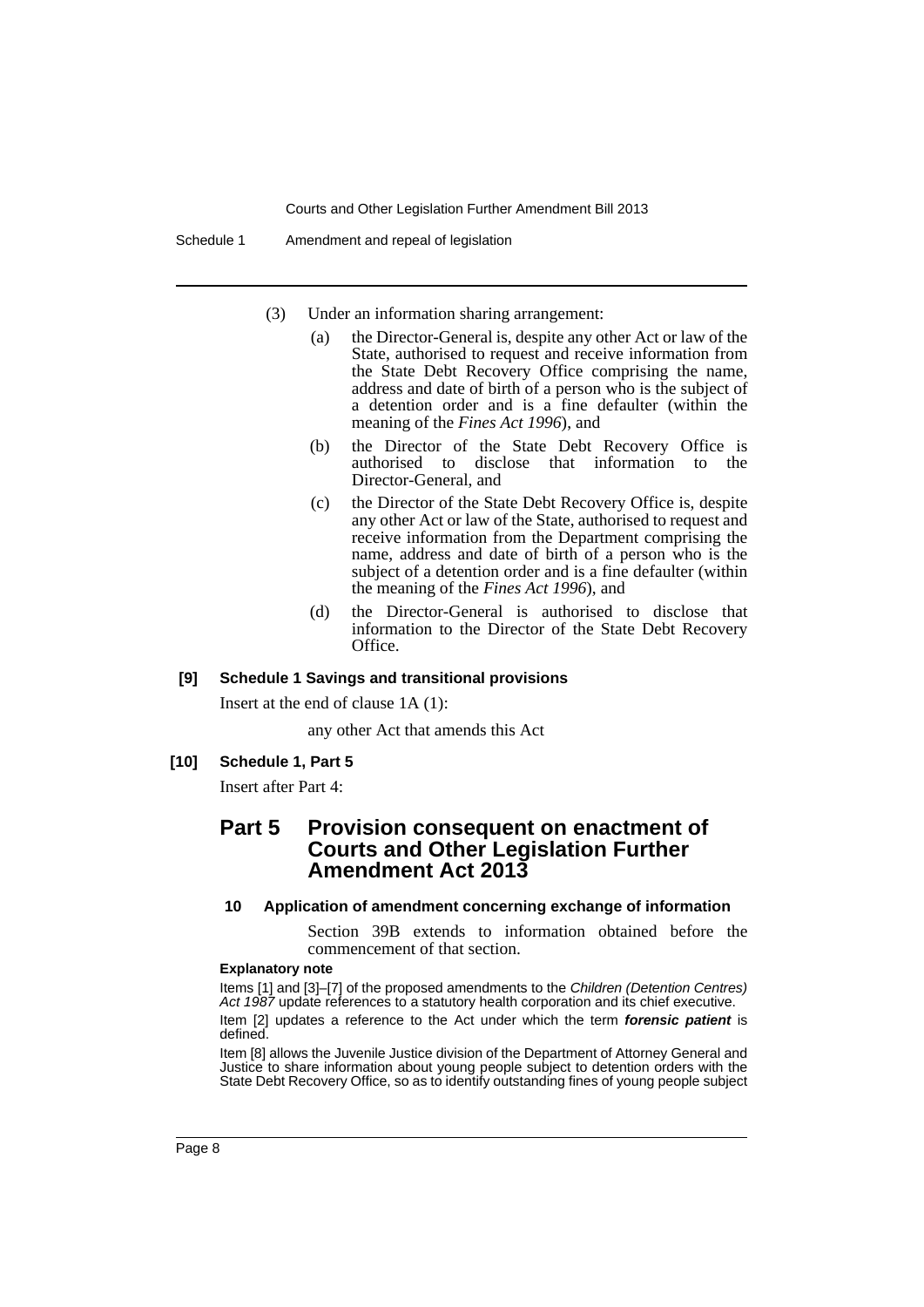Amendment and repeal of legislation Schedule 1 and Schedule 1

to detention and to facilitate participation by those young people in work and development orders as a way of satisfying all or part of those fines. (A similar amendment is proposed to be made to the *Children (Community Service Orders) Act 1987*, by Schedule 1.3 to this Act, in relation to children subject to community service orders.)

Item [9] provides for the making of savings and transitional regulations consequent on the amendment of the *Children (Detention Centres) Act 1987*.

Item [10] provides that the proposed amendment relating to the sharing of information extends to information obtained before the commencement of that amendment.

# **1.5 Children's Court Act 1987 No 53**

# **Section 16 Functions of the President**

Omit "in accordance with the rules" from section 16 (1)  $(g)$ .

#### **Explanatory note**

The proposed amendment to the *Children's Court Act 1987* omits a reference to rules about the manner in which the President of the Court can exercise the function of overseeing the training of Children's Magistrates and prospective Children's Magistrates. There are currently no such rules.

# **1.6 Civil Procedure Act 2005 No 28**

### **[1] Section 3 Definitions**

Omit the definition of *civil dispute* from section 3 (1).

**[2] Part 2A Steps to be taken before the commencement of proceedings** Omit the Part.

### **[3] Section 56 Overriding purpose**

Omit "a civil dispute or" wherever occurring in section 56 (1) and (4).

# **[4] Section 56 (1)**

Omit "dispute or" where secondly occurring.

**[5] Section 56 (3A) and (7)**

Omit the subsections.

**[6] Section 56 (4)**

Omit "or (3A)".

# **[7] Section 56 (4) (a)**

Omit "dispute or".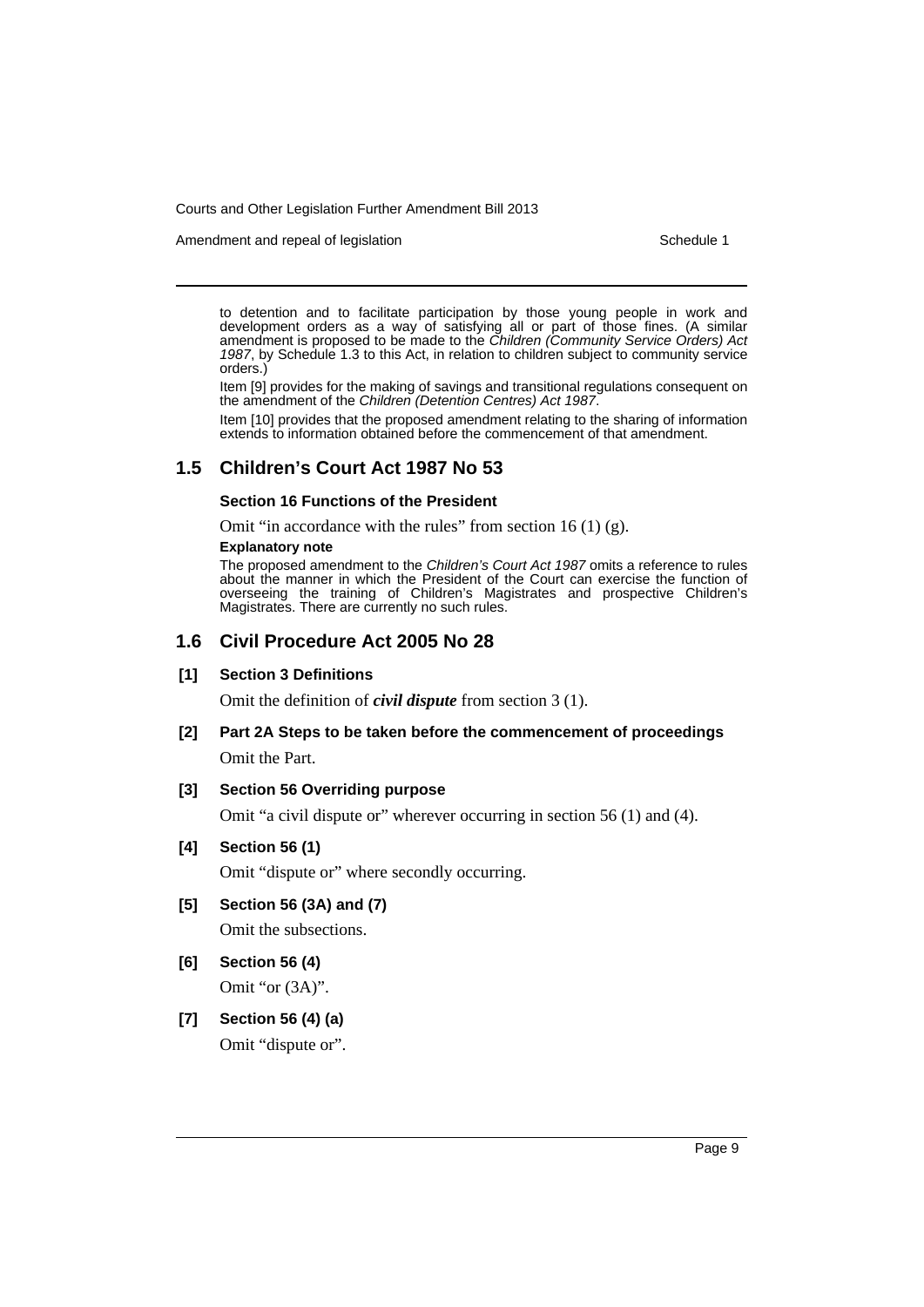Schedule 1 Amendment and repeal of legislation

# **[8] Section 56 (5)**

Omit ", (3A)".

### **[9] Schedule 3 Rule-making powers**

Omit items 35 and 36.

### **[10] Schedule 6 Savings, transitional and other provisions**

Omit Part 6.

**Explanatory note**

Item [2] of the proposed amendments to the *Civil Procedure Act 2005* repeals Part 2A of that Act (which requires steps to be taken to resolve a dispute by agreement, or to clarify or narrow issues in dispute, before commencing court action, and is not yet in operation).

Item [1] omits a definition of a term (*civil dispute*) that is only used in the Part proposed to be repealed and other provisions being amended by the proposed Schedule.

Items [3]–[8] omit references to civil disputes the subject of the Part proposed to be repealed and to provisions about civil disputes.

Item [9] omits rule-making powers that relate to civil disputes.

Item [10] omits transitional provisions regarding the application of the Part of the *Civil Procedure Act 2005* that is proposed to be repealed.

# **1.7 Civil Procedure Regulation 2012**

### **Clause 16 Excluded proceedings under Part 2A of Act**

Omit the clause.

#### **Explanatory note**

The proposed amendment repeals a clause of the *Civil Procedure Regulation 2012* that relates to Part 2A of the *Civil Procedure Act 2005* (which is proposed to be repealed by Schedule 1.6).

# **1.8 Court Security Act 2005 No 1**

### **[1] Section 9A**

Insert after section 9:

### **9A Prohibition on unauthorised transmission of court proceedings from courtroom**

- (1) A person must not use any device to transmit sounds or images (or both) from a room or other place where a court is sitting, or to transmit information that forms part of the proceedings of a court from a room or other place where that court is sitting, in any of the following ways:
	- (a) by transmitting the sounds, images or information to any person or place outside that room or other place,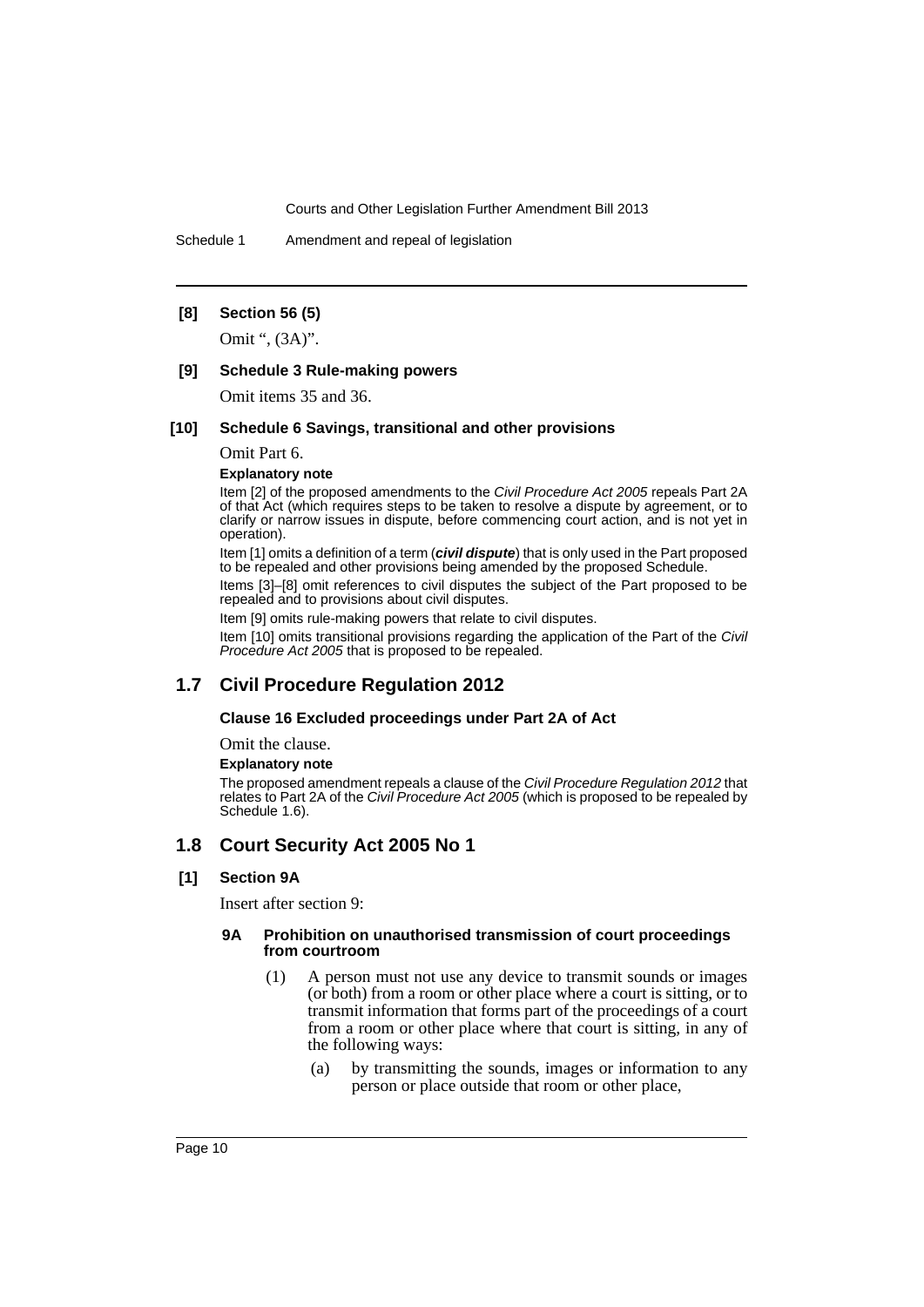Amendment and repeal of legislation Schedule 1 and the Schedule 1 set of legislation

- (b) by posting entries containing the sounds, images or information on social media sites or any other website,
- (c) by otherwise broadcasting or publishing the sounds, images or information by means of the Internet,
- (d) by otherwise making the sounds, images or information accessible to any person outside that room or other place,

whether that transmission, posting, broadcasting, publishing or other conduct occurs simultaneously with the proceedings or at a later time (or both).

Maximum penalty: 200 penalty units or imprisonment for 12 months (or both).

- (2) Subsection (1) does not apply to any of the following:
	- (a) a device being used for a purpose other than a purpose referred to in subsection (1),
	- (b) the transmission of sounds, images or information by an audio link, audio visual link, closed-circuit link or other technology that enables communication between the room or other place where the court is sitting and another place and that has been expressly permitted by a judicial officer,
	- (c) any other transmission of sounds, images or information that has been expressly approved by a judicial officer,
	- (d) the transmission of sounds, images or information for the purpose of transcribing court proceedings for the court at a place outside the room or other place where the court is sitting,
	- (e) the use by a prosecutor of a tablet computer or other similar device to transmit sounds, images or information only to another prosecutor who either is not a witness in the relevant court proceedings or, if he or she is such a witness, who has already given evidence in those proceedings,
	- (f) the transmission of sounds, images or information in any circumstances that may be prescribed by the regulations.

### **[2] Section 12 Power to confiscate restricted items and other things**

Insert "or other device" after "recording device" wherever occurring in section 12 (1) (a) (iii) and (iv).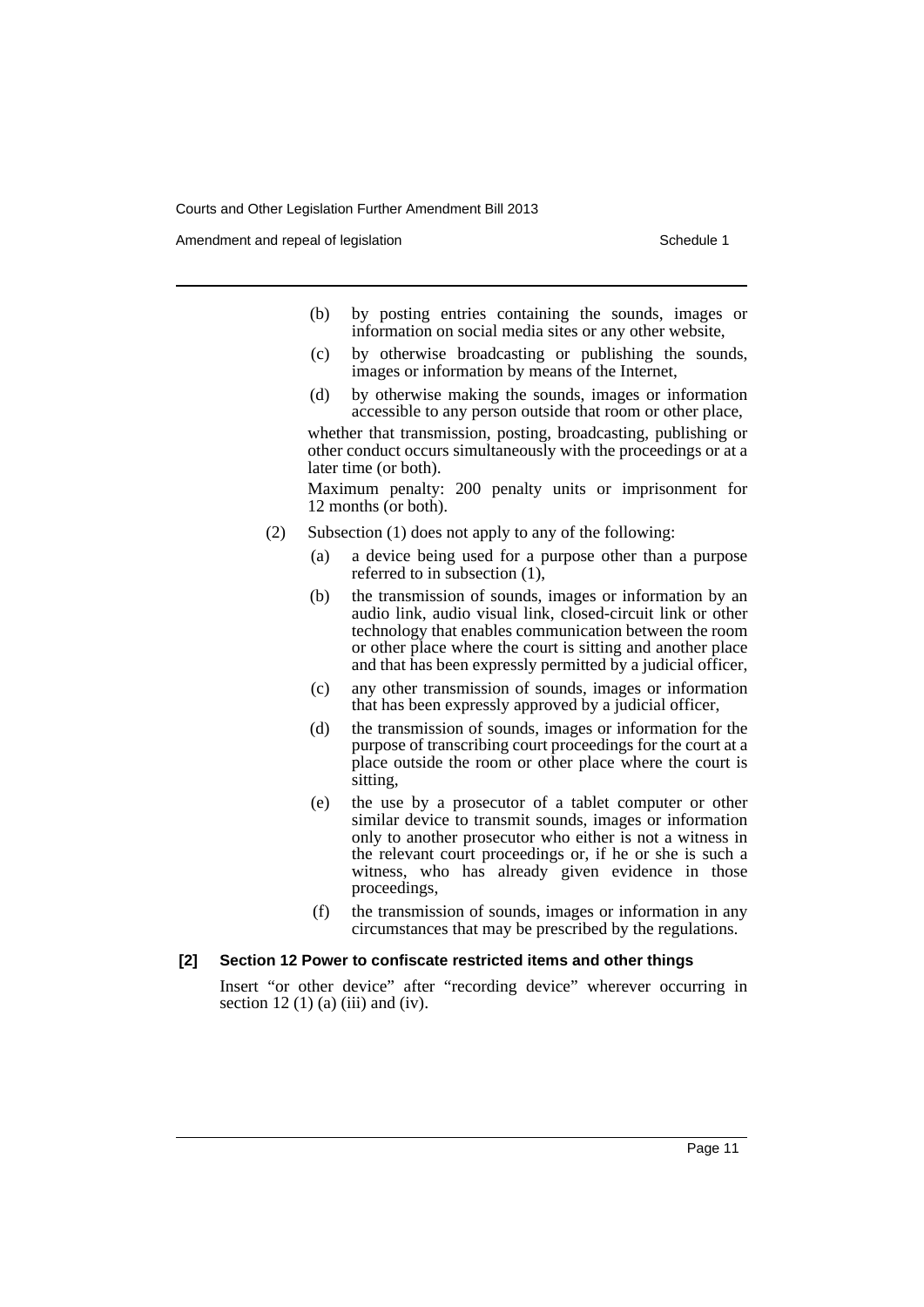Schedule 1 Amendment and repeal of legislation

## **[3] Section 12 (1) (a) (iii) and (iv)**

Insert "or 9A" after "section 9" wherever occurring.

## **Explanatory note**

Item [1] of the proposed amendments to the *Court Security Act 2005* prohibits the unauthorised use of any device (including a phone) to transmit sounds, images or information forming part of proceedings of a court from a room or other place where a court is sitting to another place. For instance, this would prohibit the use of a mobile phone to simultaneously transmit court proceedings to a witness who is not permitted to be in the court room because he or she is yet to give evidence. The prohibition is subject to exemptions, including for audio links, audio visual links or closed-circuit television approved by a judicial officer, the official transcription of court proceedings and the use of tablet computers by prosecutors in certain circumstances.

Items [2] and [3] provide for the confiscation of any device used in contravention of that prohibition and of any film, tape or other recording medium used in such a device.

# **1.9 Crimes (Appeal and Review) Act 2001 No 120**

### **[1] Section 59 Determination of appeals**

Omit "section 56 (1) (b), (c) or (d)" from section 59 (2).

Insert instead "section 56 (1) (b), (c), (d) or (e)".

# **[2] Schedule 1 Savings, transitional and other provisions**

Insert at the end of clause 1 (1):

any other Act that amends this Act

### **[3] Schedule 1, Part 9**

Insert after Part 8:

# **Part 9 Provision consequent on enactment of Courts and Other Legislation Further Amendment Act 2013**

### **17 Application of amendment concerning appeals**

The amendment made to section 59 by the *Courts and Other Legislation Further Amendment Act 2013* extends to an appeal that was commenced but not finally determined before the commencement of the amendment.

### **Explanatory note**

Item [1] of the proposed amendments to the *Crimes (Appeal and Review) Act 2001* specifies the manner in which the Supreme Court may determine an appeal by a prosecutor against an order for costs made by the Local Court against the prosecutor in any summary proceedings. As a result of the proposed amendment, the Supreme Court may determine such an appeal by setting aside the costs order and making such other order as the Court thinks fit or by dismissing the appeal.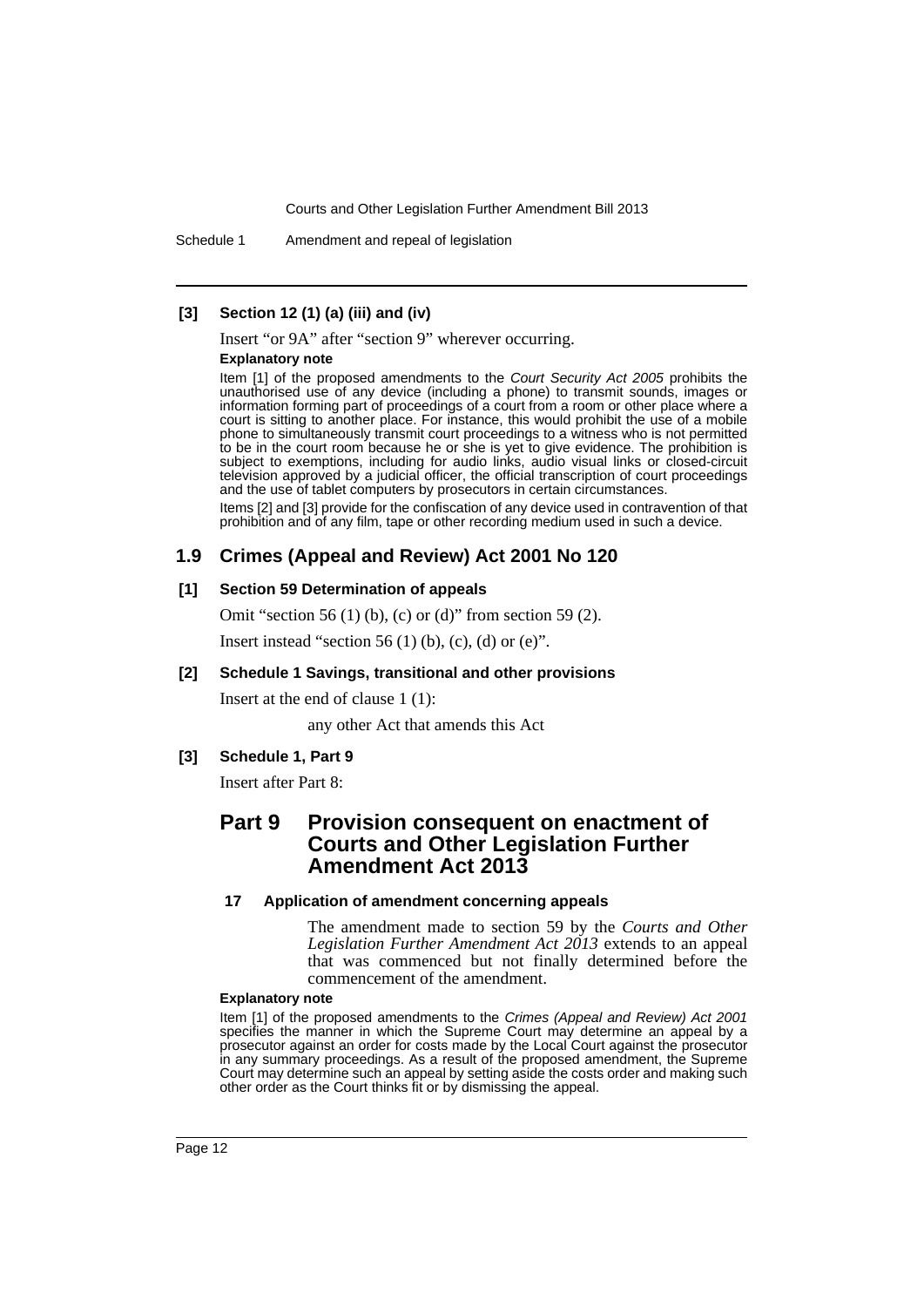Amendment and repeal of legislation Schedule 1 and Schedule 1

Item [2] provides for the making of savings and transitional regulations consequent on the amendment of the *Crimes (Appeal and Review) Act 2001*.

Item [3] provides that the proposed amendment relating to appeals extends to an appeal that was commenced but not finally determined before the commencement of that amendment.

# **1.10 Drug and Alcohol Treatment Act 2007 No 7**

# **[1] Section 4**

Omit the section. Insert instead:

# **4 Application of Act**

- (1) This Act does not apply to minors.
- (2) Nothing in this Act affects the operation of the following Acts:
	- (a) the *Mental Health Act 2007*,
	- (b) the *Mental Health (Forensic Provisions) Act 1990*,
	- (c) the *Public Health Act 2010*,
	- (d) the *Guardianship Act 1987*,
	- (e) the *Law Enforcement (Powers and Responsibilities) Act 2002*.

# **[2] Section 55A Transitional provision for declaration of areas**

Omit the section.

# **[3] Schedule 4**

Insert after Schedule 3:

# **Schedule 4 Savings, transitional and other provisions**

# **1 Regulations**

- (1) The regulations may contain provisions of a savings or transitional nature consequent on the enactment of any Act that amends this Act.
- (2) Any such provision may, if the regulations so provide, take effect from the date of assent to the Act concerned or a later date.
- (3) To the extent to which any such provision takes effect from a date that is earlier than the date of its publication on the NSW legislation website, the provision does not operate so as: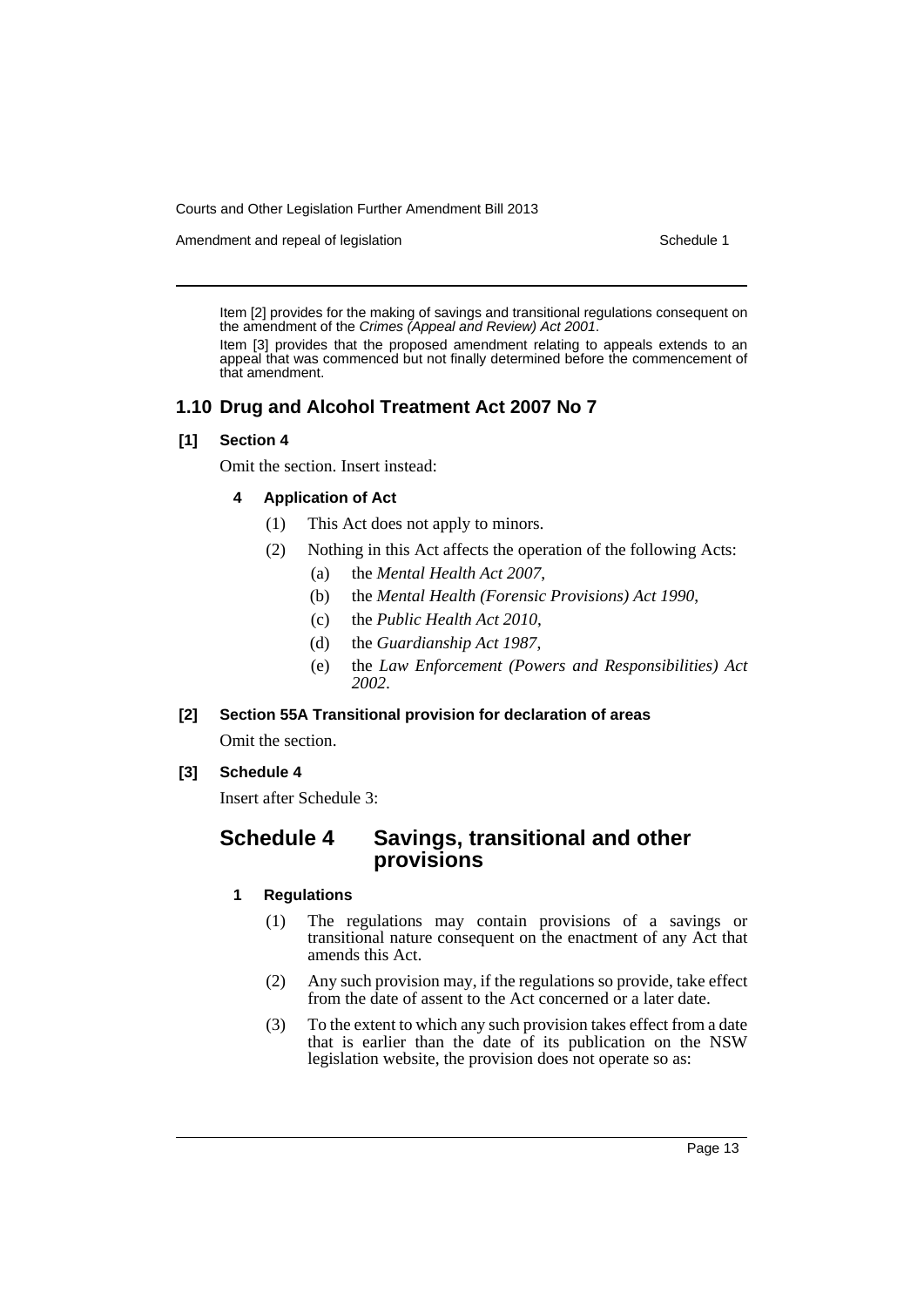Schedule 1 Amendment and repeal of legislation

- (a) to affect, in a manner prejudicial to any person (other than the State or an authority of the State), the rights of that person existing before the date of its publication, or
- (b) to impose liabilities on any person (other than the State or an authority of the State) in respect of anything done or omitted to be done before the date of its publication.

### **2 Transitional provision relating to adults subject to orders under Inebriates Act 1912**

- (1) This Act does not apply to a person who is a relevant adult detainee for the duration of an order made under the *Inebriates Act 1912* that was in force in relation to the person immediately before 4 September 2012.
- (2) The *Inebriates Act 1912* continues to apply to such a person for the duration of the order, despite the repeal of that Act by the *Courts and Other Legislation Further Amendment Act 2013*.
- (3) In this clause:

*relevant adult detainee* means a person:

- (a) who was being detained in an institution, pursuant to an order made under the *Inebriates Act 1912*, immediately before 4 September 2012 (the date on which the *Drug and Alcohol Treatment Act 2007* was extended to apply to the whole State), and
- (b) who was an adult at the time that order was made, and
- (c) who was still being detained in an institution under such an order, pursuant to section 55A of the *Drug and Alcohol Treatment Act 2007*, immediately before the repeal of that section by the *Courts and Other Legislation Further Amendment Act 2013*.

### **3 Transitional provision relating to minors subject to orders under Inebriates Act 1912**

- (1) The *Inebriates Act 1912* continues to apply to a relevant minor detainee for the duration of the relevant order under that Act, despite the repeal of that Act by the *Courts and Other Legislation Further Amendment Act 2013*.
- (2) In this clause:

*relevant minor detainee* means a person:

(a) who was being detained in an institution, pursuant to an order made under the *Inebriates Act 1912*, immediately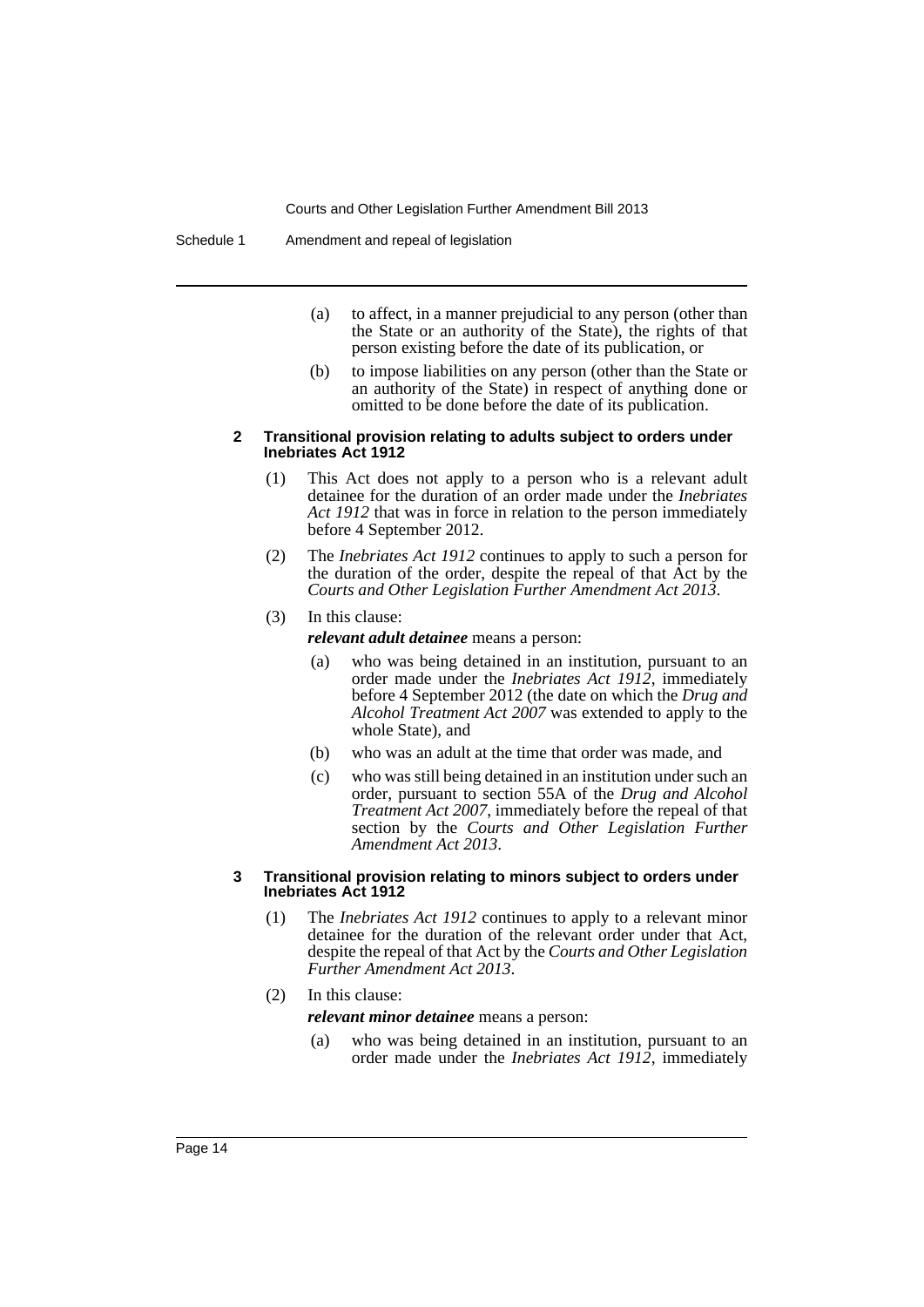Amendment and repeal of legislation Schedule 1 and the Schedule 1 set of legislation

before the commencement of the *Courts and Other Legislation Further Amendment Act 2013*, and

(b) who was a minor at the time that order was made.

#### **Explanatory note**

Item [1] of the proposed amendments to the *Drug and Alcohol Treatment Act 2007* restates the fact that the Act does not apply to persons under 18 years of age, makes it clear that the Act applies to the whole of the State (because the regulations currently prescribe the whole of the State as the area to which the Act applies and as a consequence of the fact that the *Inebriates Act 1912* is proposed to be repealed by Schedule 1.13) and updates a reference to a repealed Act.

Item [2] omits a redundant transitional provision as a consequence of the fact that the *Drug and Alcohol Treatment Act 2007* now applies to the whole of the State.

Item [3] provides for the making of savings and transitional regulations consequent on the amendment of the *Drug and Alcohol Treatment Act 2007*. It also inserts transitional provisions relating to the repeal of the *Inebriates Act 1912* (namely that a person (whether an adult or a minor) who is being detained in an institution under an order made under the *Inebriates Act 1912* immediately before the repeal of that Act is to be dealt with as if the *Inebriates Act 1912* had not been repealed).

# **1.11 Drug and Alcohol Treatment Regulation 2012**

### **Clause 4 Area where Act applies**

### Omit the clause.

### **Explanatory note**

The proposed amendment to the *Drug and Alcohol Treatment Regulation 2012* removes a clause that provides that the *Drug and Alcohol Treatment Act 2007* applies to the whole of the State (which is redundant now that the *Inebriates Act 1912* is proposed to be repealed by Schedule 1.13 and the *Drug and Alcohol Treatment Act 2007* is being amended by Schedule 1.10 to make it clear that it applies to the whole of the State).

### **1.12 Fines Act 1996 No 99**

### **[1] Section 99A Definitions**

Omit the definition of *approved organisation*. Insert instead:

*approved organisation* means a person or body approved for the time being by:

- (a) the Director-General of the Department of Attorney General and Justice, or
- (b) a member of staff of the Department of Attorney General and Justice to whom the Director-General of that Department has delegated the power to approve a person or body under this definition.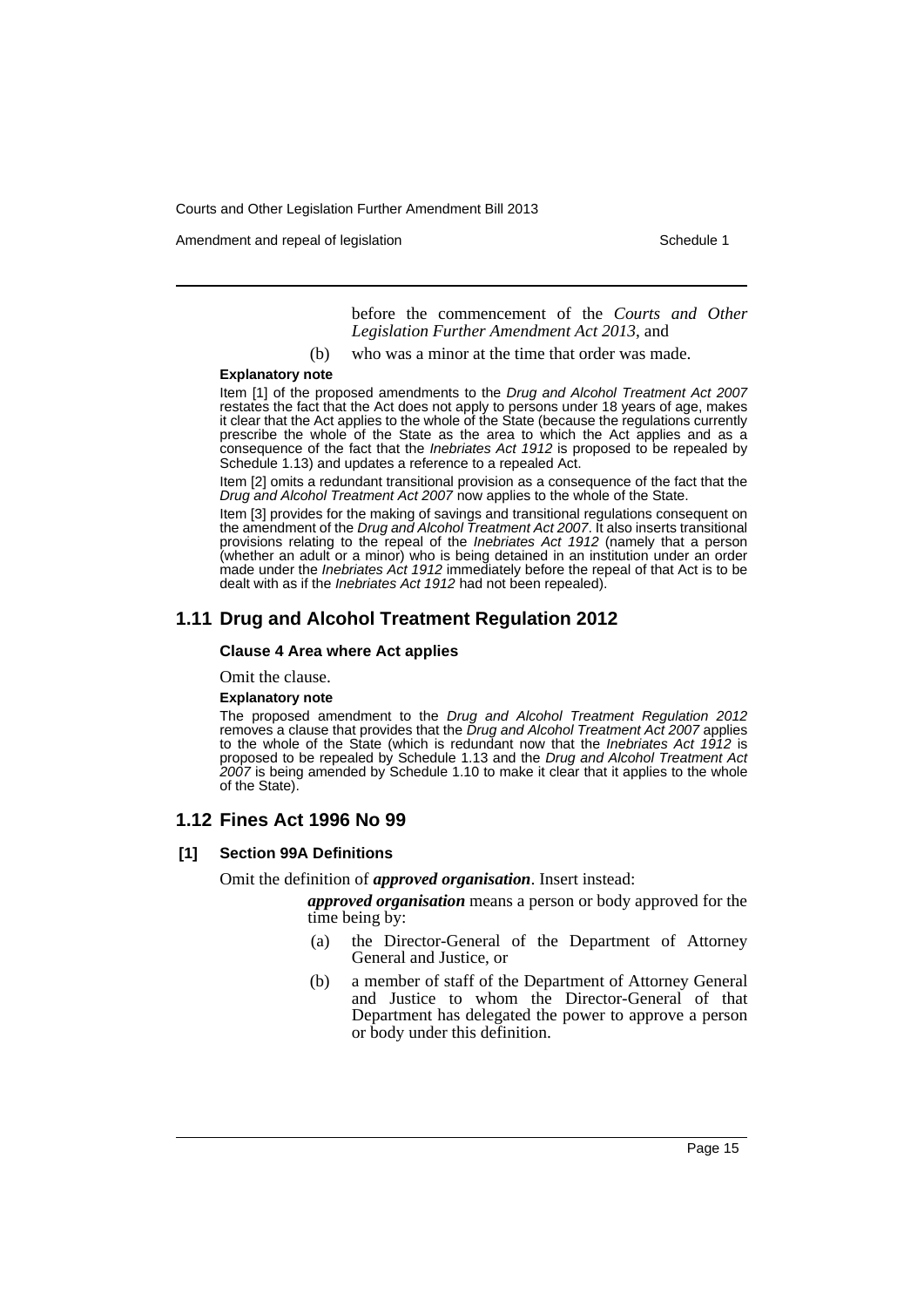Schedule 1 Amendment and repeal of legislation

### **[2] Section 101A Hardship Review Board**

Omit "Attorney General's Department" from section 101A (1) (c).

Insert instead "Department of Attorney General and Justice".

#### **Explanatory note**

Item [1] of the proposed amendments to the *Fines Act 1996* allows for approved organisations (that is, organisations with which a person subject to a work and development order must undertake unpaid work in order to satisfy all or part of a fine) to be approved either by the Director-General of the Department of Attorney General and Justice (as at present) or by a delegate of the Director-General who is a member of staff of that Department.

Item [2] updates a reference to a Department.

# **1.13 Inebriates Act 1912 No 24**

The Act is repealed.

#### **Explanatory note**

The proposed item repeals the *Inebriates Act 1912*. The *Drug and Alcohol Treatment Act 2007* now applies to the whole of the State and, accordingly, the *Inebriates Act 1912* has no remaining operation in relation to adults. (This is because, since 4 September 2012, the regulations made under section 4 (1) of the *Drug and Alcohol Treatment Act 2007* have prescribed the whole of the State to be the area to which that Act applies. Therefore, the *Inebriates Act 1912* is now redundant, in relation to adults.) As a result of the repeal there will be no legislation that requires the involuntary treatment of minors for substance abuse problems, as detention is considered inappropriate for minors. Such minors will be dealt with under non-legislative programs and, where appropriate, under the *Mental Health Act 2007*.

# **1.14 Jury Amendment Act 2010 No 55**

### **[1] Schedule 1 Amendment of Jury Act 1977 No 18**

Insert at the end of clause 4 (2) (g) of Schedule 1 to the *Jury Act 1977* (as proposed to be substituted by Schedule 1 [22]):

, or

(h) subject to an interim control order, or a control order, within the meaning of the *Crimes (Criminal Organisations Control) Act 2012.*

### **[2] Schedule 1 [22]**

Omit proposed clause 5 (1) (c) and (g)–(l) from Schedule 1 to the *Jury Act 1977*.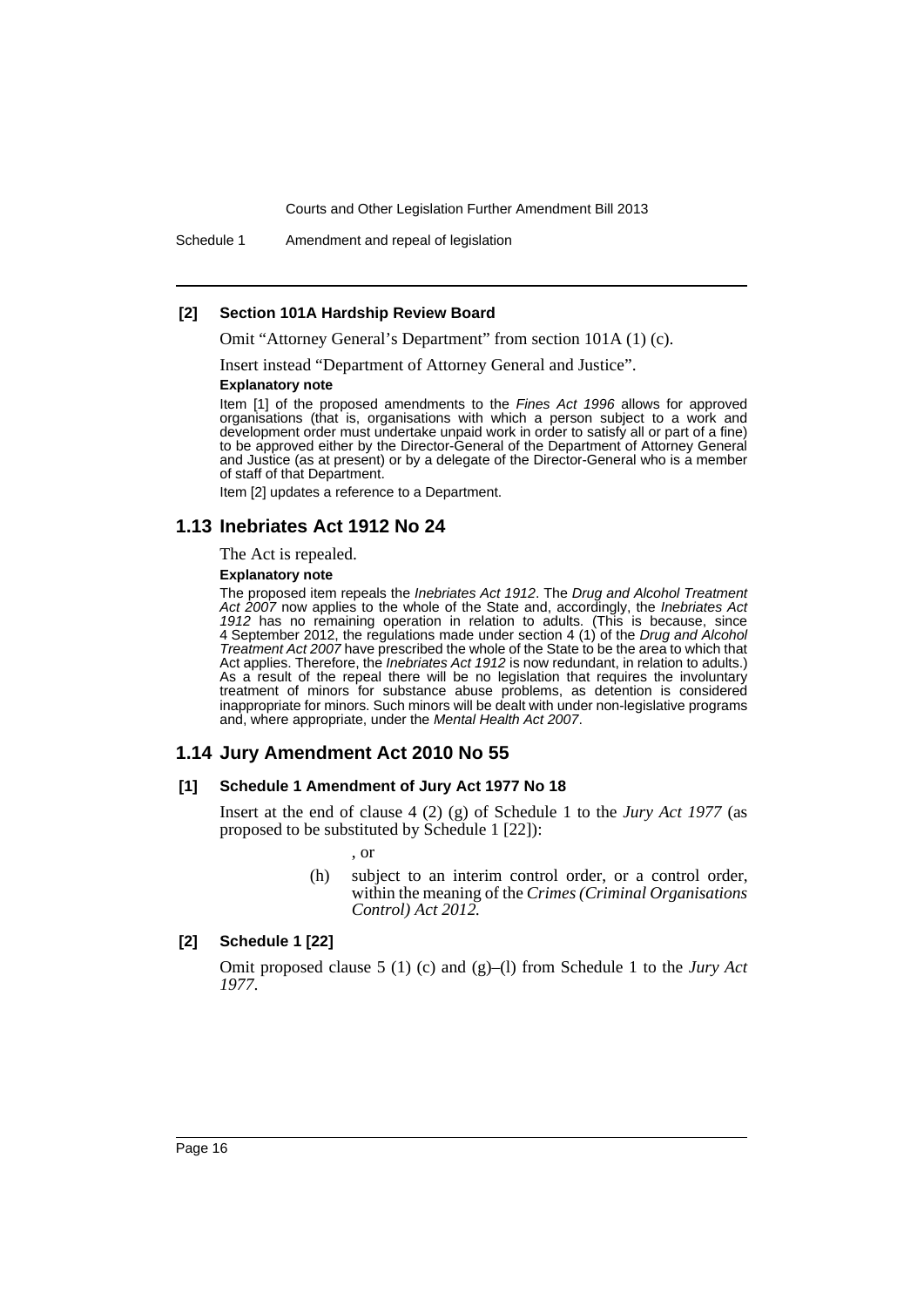Amendment and repeal of legislation Schedule 1 and the Schedule 1 set of legislation

# **[3] Schedule 1 [22]**

Insert after proposed clause 5 of Schedule 1 to the *Jury Act 1977*:

### **5A Persons who are Australian lawyers**

A person who is an Australian lawyer, whether or not an Australian legal practitioner, is excluded from jury service.

# **[4] Schedule 1 [22]**

Omit "an Australian lawyer or" from proposed clause 6 (1) of Schedule 1 to the *Jury Act 1977*.

Insert instead "a".

# **[5] Schedule 1 [22]**

Omit proposed clause 7 (1) (a)–(g) of Schedule 1 to the *Jury Act 1977*. Insert instead:

- (a) the Department of Attorney General and Justice,
- (b) the State Parole Authority,
- (c) the Serious Offenders Review Council,
- (d) the Serious Young Offenders Review Panel,
- (e) the Probation and Parole Service,
- (f) the Justice and Forensic Mental Health Network,
- (g) the Mental Health Review Tribunal.

# **[6] Schedule 1 [23]**

Insert at the end of proposed Schedule 2 to the *Jury Act 1977*:

**9** A person who resides with, and has the full-time care of, a person who is sick, infirm or disabled.

### **Explanatory note**

Item [1] of the proposed amendments to the *Jury Amendment Act 2010* provides that a person subject to an interim control order, or a control order, within the meaning of the *Crimes (Criminal Organisations Control) Act 2012* is excluded from jury service. Persons subject to certain other orders (such as non-association or place restriction orders and apprehended violence orders) are already excluded from jury service.

Item [2] omits references to office holders who are required to be Australian lawyers from a proposed clause that provides that they are excluded from jury service. The proposed amendment is made as a consequence of item [3], which proposes to continue the current exclusion of all Australian lawyers from jury service. As a result of that amendment, the specific references to office holders who are lawyers will be redundant.

Item [3] amends an uncommenced provision, to continue the current exclusion of Australian lawyers from jury service (which the amending Act proposed to remove).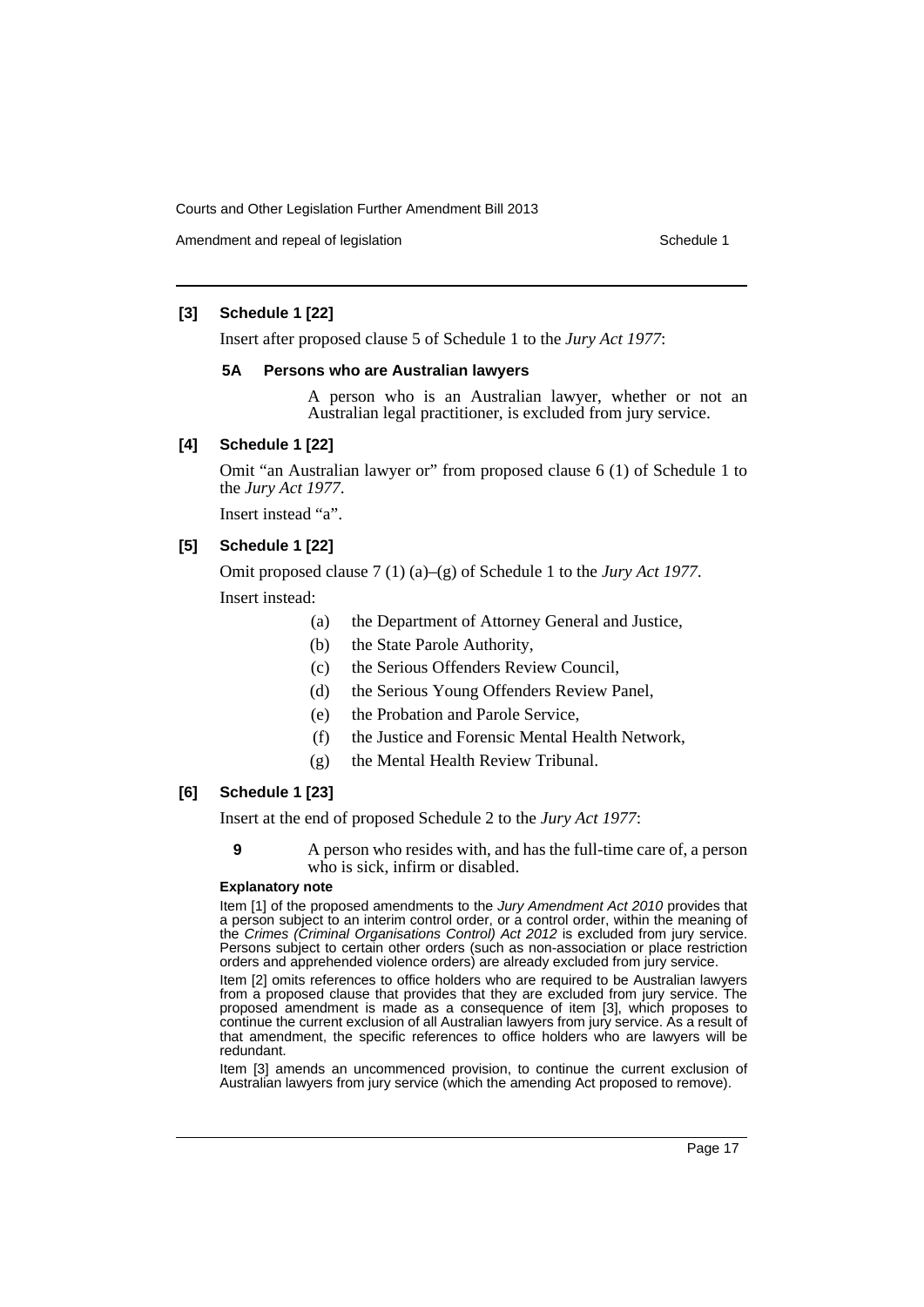Schedule 1 Amendment and repeal of legislation

Item [4] omits a reference to Australian lawyers from an uncommenced clause that provides a limited exclusion from jury service for certain government lawyers. The proposed amendment is made as a consequence of the continuation of the current exclusion of Australian lawyers from jury service, which makes the reference to them redundant.

Item [5] updates references to Departments and a statutory corporation.

Item [6] restores the current right of people who live with and have the full-time care of a person who is sick, infirm or disabled to claim an exemption from serving on a jury.

# **1.15 Land and Environment Court Act 1979 No 204**

### **[1] Section 11 Acting Judges**

Insert after section 11 (3A):

(3B) While a person completes or otherwise continues under subsection (3A) to deal with any matters relating to proceedings that have been heard or partly heard by the person before the expiration of the period of the person's appointment, the person has all the entitlements and functions of a Judge and, for the purpose of those proceedings, is taken to continue to be a Judge.

## **[2] Section 12 Commissioners**

Insert after section 12 (2B):

- (2C) A person appointed as a Commissioner may, despite the expiration of the term of the person's appointment, complete or otherwise continue to deal with any matters relating to proceedings that have been heard or partly heard, or a conciliation conference that has been presided over or partly presided over, by the person before the expiration of that term.
- (2D) While a person completes or otherwise continues under subsection  $(2C)$  to deal with any matters relating to proceedings that have been heard or partly heard by the person, or conciliation conferences that have been presided over or partly presided over, before the expiration of the term of the person's appointment, the person has all the entitlements and functions of a Commissioner and, for the purpose of those proceedings or conferences, is taken to continue to be a Commissioner.

### **[3] Section 13 Acting Commissioners**

Insert after section 13 (6):

While a person completes or otherwise continues under subsection (6) to deal with any matters relating to proceedings or a conciliation conference, the person has all the entitlements and functions of a Commissioner (in the case of a person who acted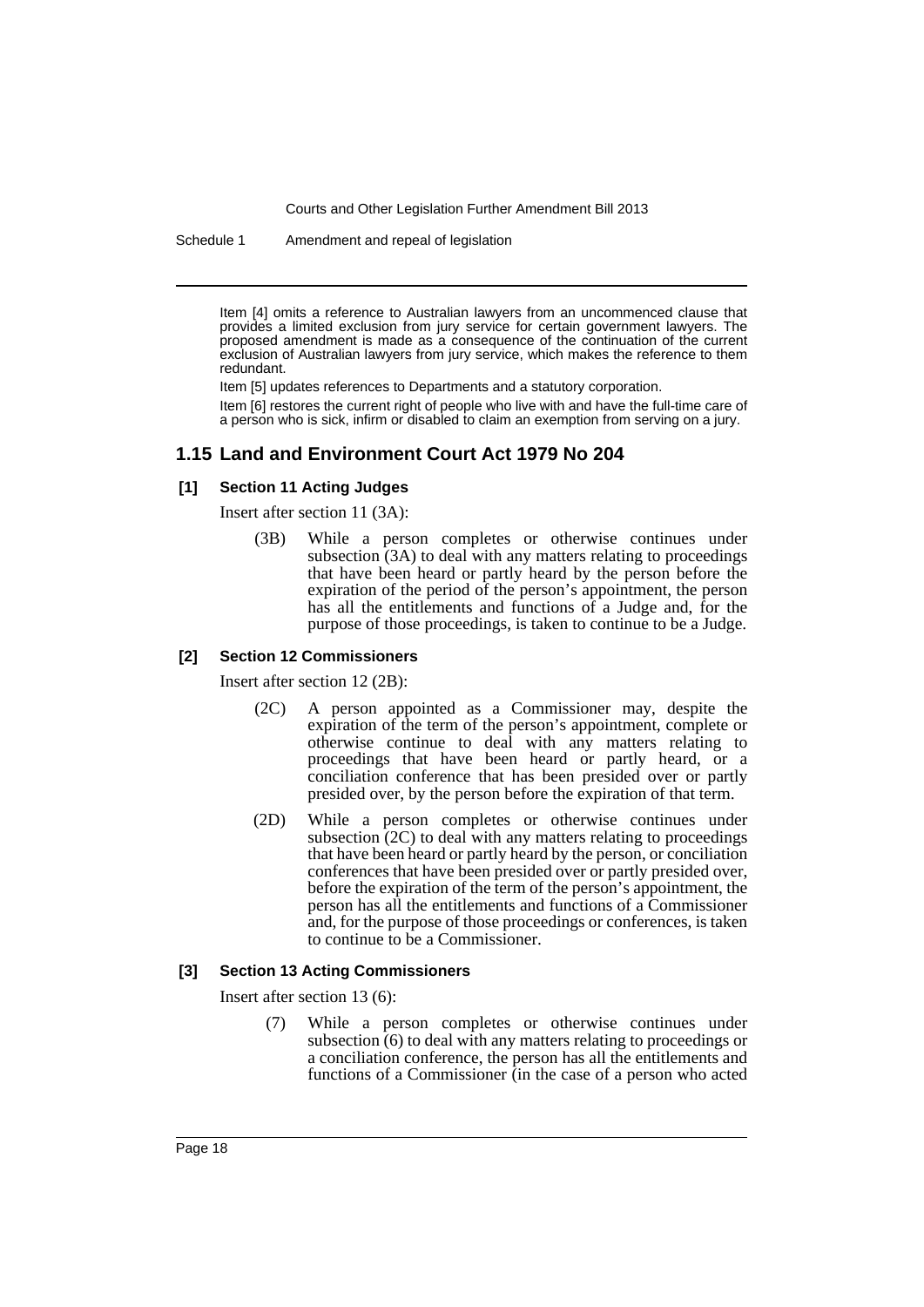Amendment and repeal of legislation Schedule 1 and the Schedule 1 set of legislation

on a full-time basis) or a part-time Commissioner (in the case of a person who acted on a part-time basis) and, for the purpose of those proceedings or that conference, is taken to continue to be a full-time Commissioner or part-time Commissioner (as the case may be).

### **[4] Schedule 3 Savings, transitional and other provisions**

Insert after clause 12:

### **13 Provisions consequent on enactment of Courts and Other Legislation Further Amendment Act 2013**

- (1) Section 11 (3B) extends to a person who, immediately before the insertion of that subsection by the amending Act, was an acting Judge.
- (2) Section 12 (2C) and (2D) extend to a person who, immediately before the insertion of those subsections by the amending Act, was a Commissioner.
- (3) Section 13 (7) extends to a person who, immediately before the insertion of that subsection by the amending Act, was an Acting Commissioner (whether full-time or part-time).
- (4) In this clause:

*amending Act* means the *Courts and Other Legislation Further Amendment Act 2013*.

#### **Explanatory note**

Item [1] of the proposed amendments to the *Land and Environment Court Act 1979* brings a provision about acting Judges of the Land and Environment Court into line with provisions about acting Judges and officers of other courts. The new subsection provides that while a person whose appointment as an acting Judge has expired completes or otherwise continues to deal with matters relating to proceedings that have been heard, or partly heard, before the expiration of the person's appointment, the person has all the entitlements and functions of a Judge and, for the purposes of those proceedings, is taken to continue to be a Judge. Similar provisions are found in section 13 (9) of the *District Court Act 1973*, clause 4 (2) of Schedule 1 to the *Local Court Act 2007*, clause 10 (2) of Schedule 1 to the *Coroners Act 2009* and clause 8A (3) of Schedule 3 to the *Administrative Decisions Tribunal Act 1997*.

Item [2] provides that a person appointed as a Commissioner of the Land and Environment Court whose term of appointment has expired can complete or otherwise continue to deal with any matters relating to proceedings that have been heard, or partly heard, by the Commissioner before the expiration of his or her term, or a conciliation conference that has been presided over or partly presided over by the Commissioner before the expiration of that term. It also provides that while a person deals with such matters the person has all the entitlements and functions of a Commissioner and, for the purposes of those proceedings or conferences, is taken to continue to be a Commissioner.

Item [3] brings a provision about acting Commissioners of the Land and Environment Court into line with provisions about acting judges and officers of other courts whose term of appointment has expired. The new provision provides that while a person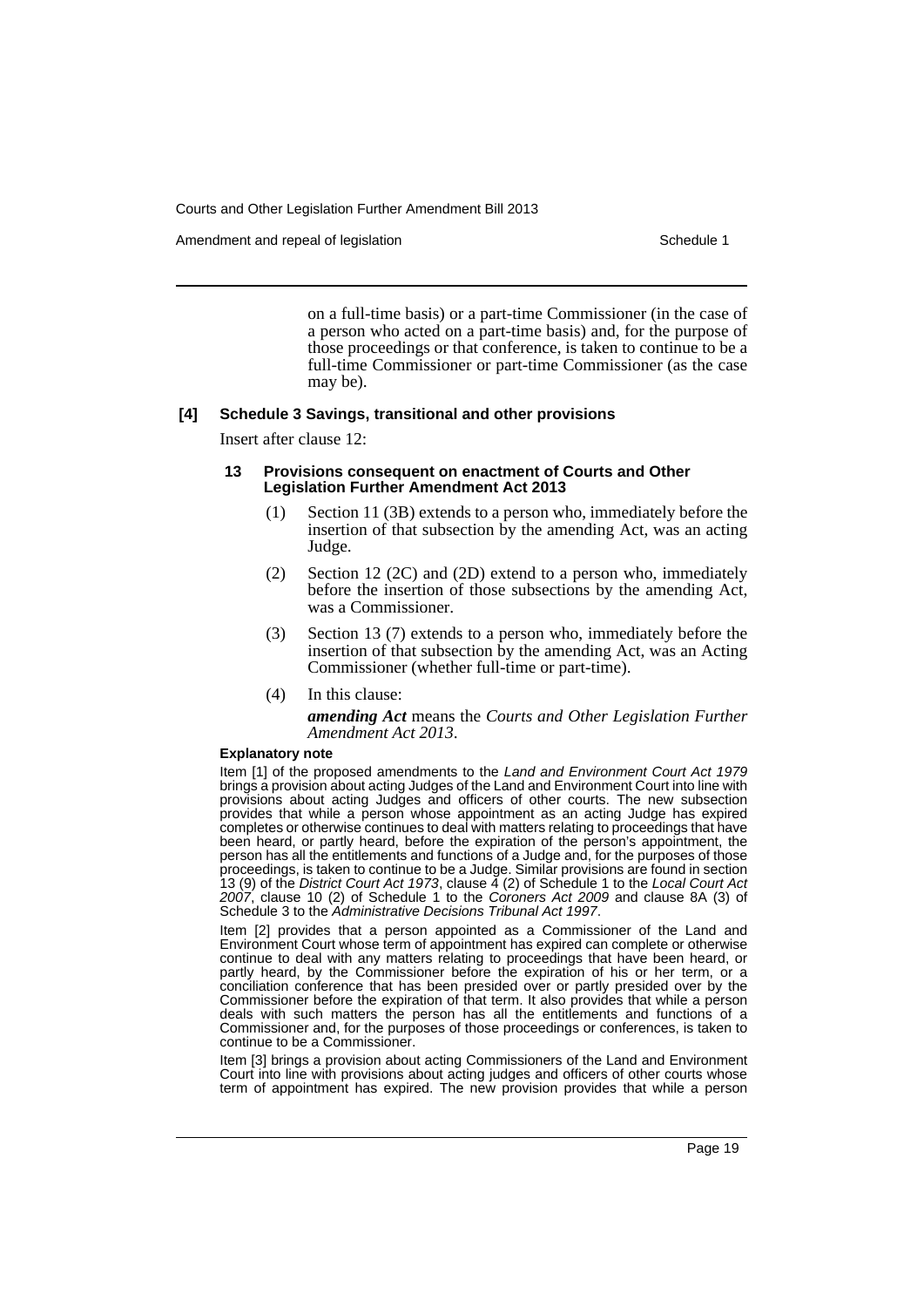Schedule 1 Amendment and repeal of legislation

whose term of appointment as an acting Commissioner has expired completes or otherwise continues to deal with matters relating to proceedings that have been heard, or partly heard, or a conciliation conference that has been presided over or partly presided over by the Commissioner, before the expiration of that term, the person has all the entitlements and functions of a Commissioner and, for the purposes of those proceedings or conference, is taken to continue to be a Commissioner.

Item [4] extends the proposed amendments about acting Judges, Commissioners and acting Commissioners to persons who held office immediately before the commencement of the amendments.

# **1.16 NSW Trustee and Guardian Act 2009 No 49**

### **Section 13 Refusal of appointment as trustee or manager**

Insert "for the benefit of creditors" after "arrangement" in section 13 (2) (a). **Explanatory note**

The proposed amendment to the *NSW Trustee and Guardian Act 2009* clarifies that a provision that prohibits the NSW Trustee and Guardian from accepting a trust under a deed of arrangement only applies to accepting trusts under deeds of arrangement for the benefit of creditors.

# **1.17 Probate and Administration Act 1898 No 13**

### **[1] Section 3 Definitions**

Insert in alphabetical order in section 3 (1):

*Rule Committee* means:

- (a) the committee established under section 123 of the *Supreme Court Act 1970*, or
- (b) the Uniform Rules Committee established under section 8 of the *Civil Procedure Act 2005*.

### **[2] Sections 44 (2) and 77 (b)**

Omit "Public Trustee" wherever occurring. Insert instead "NSW Trustee".

### **[3] Section 63 To whom administration may be granted**

Omit "pray" from section 63 (ii). Insert instead "apply".

### **[4] Section 75A Delegation**

Omit "prescribed by the rules" from section 75A (5). Insert instead "approved by a Rule Committee".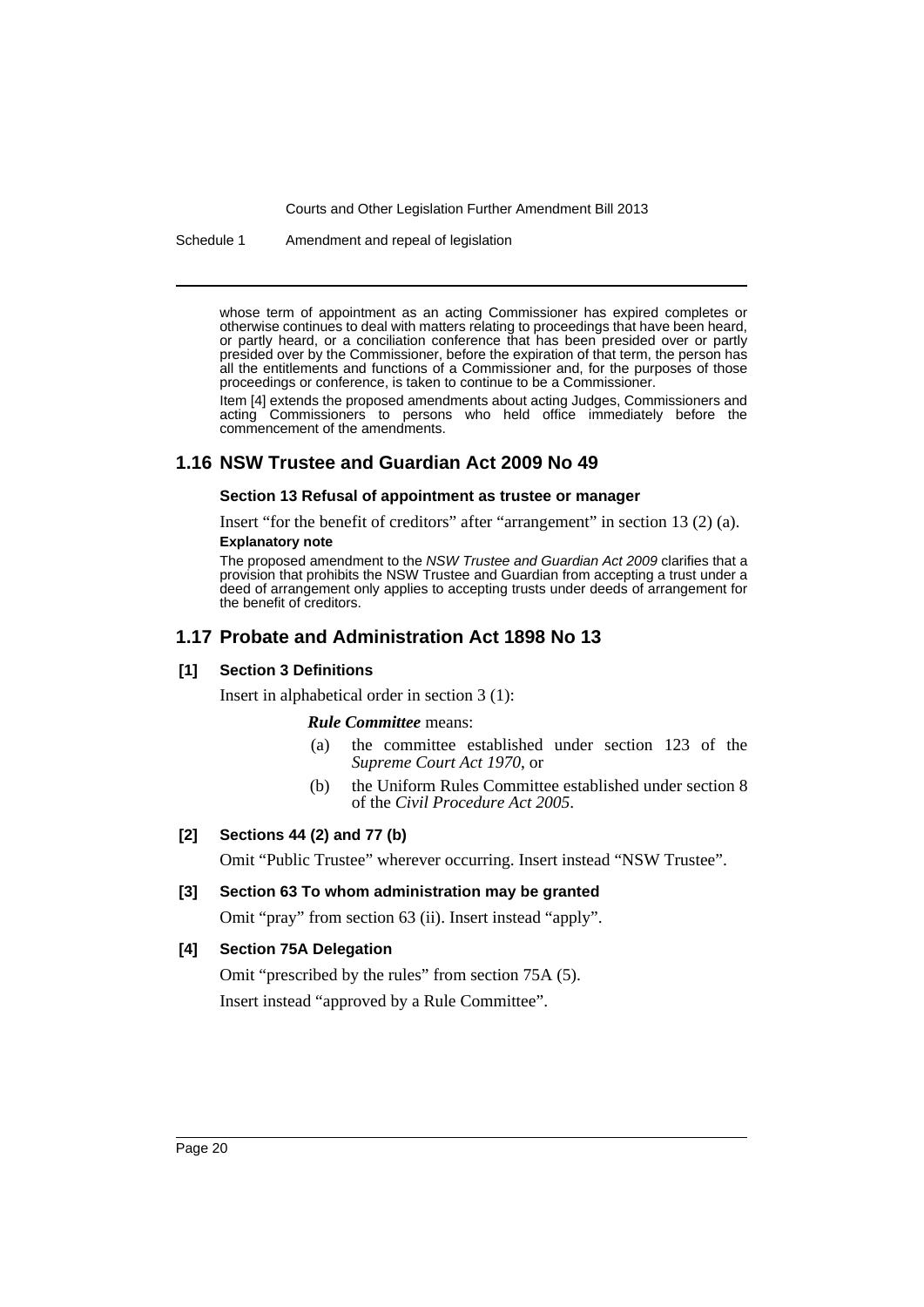Amendment and repeal of legislation Schedule 1 and the Schedule 1 set of legislation

### **[5] Section 83 Executor may sign acknowledgment in lieu of conveyance**

Omit "prescribed by the rules" from section 83 (1).

Insert instead "approved by a Rule Committee".

### **Explanatory note**

Item [1] of the proposed amendments to the *Probate and Administration Act 1898* inserts a definition of a term (*Rule Committee*) used in other proposed amendments about the approval of forms.

Item [2] updates references to an office (the Public Trustee is now called the NSW Trustee and Guardian, and is referred to in the *Probate and Administration Act 1898* as the NSW Trustee).

Item [3] modernises terminology (a reference to a person who can "pray" for administration is updated to refer to a person who can "apply" for administration).

Item [4] provides for a person who objects to the appointment of a delegate of an executor or administrator to do so in the form approved by a Rule Committee rather than the form prescribed by the rules (as at present).

Item [5] provides for an acknowledgement signed by an executor that a devisee is entitled to real estate to be in a form approved by a Rule Committee rather than the form prescribed by the rules (as at present).

# **1.18 Supreme Court Act 1970 No 52**

### **[1] Section 36 Additional Judges of Appeal**

Insert after section 36 (5):

(6) While a Judge attends a sitting to give a judgment or otherwise complete any proceedings under subsection (5) that have been heard while the Judge was acting as an additional Judge of Appeal, the Judge has all the entitlements and functions of a Judge of Appeal and, for the purpose of that judgment or those proceedings, is taken to continue to be a Judge of Appeal.

# **[2] Section 37 Acting Judges**

Insert after section 37 (3A):

(3AA) While a person completes or otherwise continues under subsection (3A) to deal with any matters relating to proceedings that have been heard or partly heard by the person before the expiration of the period of the person's appointment, the person has all the entitlements and functions of a Judge and, for the purpose of those proceedings, is taken to continue to be a Judge and (if the person was so appointed to act as such) a Judge of Appeal.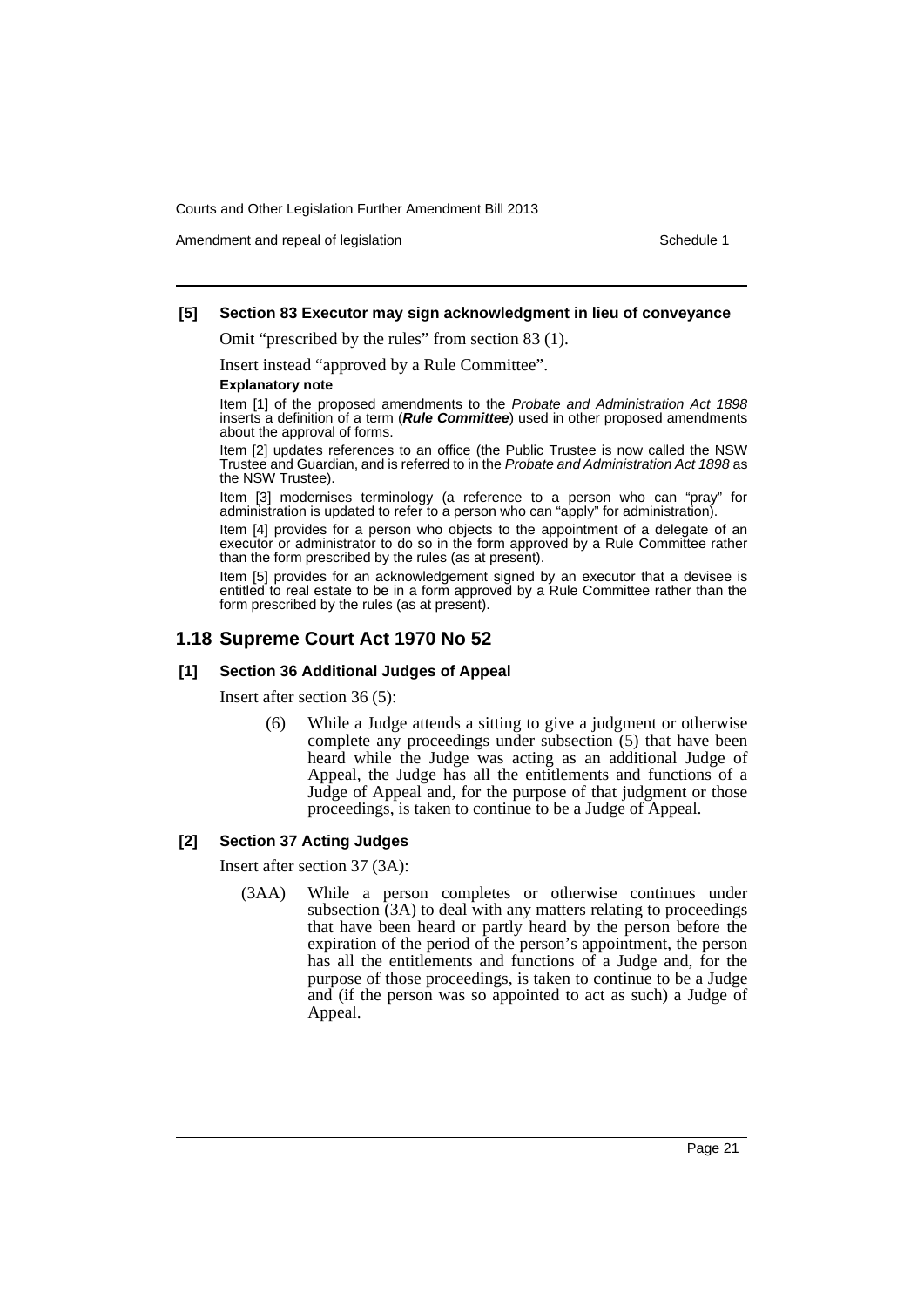Schedule 1 Amendment and repeal of legislation

### **[3] Third Schedule Criminal proceedings**

Omit paragraph (e).

### **[4] Fourth Schedule Savings and transitional provisions**

Insert at the end of clause 1 (2):

any other Act that amends this Act

### **[5] Fourth Schedule, Part 17**

Insert after Part 16:

# **Part 17 Provisions consequent on enactment of Courts and Other Legislation Further Amendment Act 2013**

### **26 Application of amendments**

- (1) Section 36 (6) extends to a person who, immediately before the insertion of that subsection by the amending Act, was an additional Judge of Appeal.
- (2) Section 37 (3AA) extends to a person who, immediately before the insertion of that subsection by the amending Act, was an acting Judge.
- (3) The repeal of paragraph (e) of the Third Schedule by the amending Act does not affect any proceedings relating to an order under the *Inebriates Act 1912* that was taken to continue in force by virtue of section 55A of the *Drug and Alcohol Treatment Act 2007*, as in force immediately before the repeal of that section by the amending Act.
- (4) In this clause:

*amending Act* means the *Courts and Other Legislation Further Amendment Act 2013*.

#### **Explanatory note**

Item [1] of the proposed amendments to the *Supreme Court Act 1970* brings a provision about additional Judges of Appeal into line with provisions about acting Judges and officers of other courts. The new subsection provides that while a person whose term of appointment as an additional Judge of Appeal has expired completes or otherwise continues to deal with matters relating to proceedings that have been heard, or partly heard, before the expiry of the term, the person has all the entitlements and functions of a Judge of Appeal and, for the purposes of those proceedings, is taken to continue to be a Judge of Appeal. Similar provisions are found in section 13 (9) of the *District Court Act 1973*, clause 4 (2) of Schedule 1 to the *Local Court Act 2007*, clause 10 (2) of Schedule 1 to the *Coroners Act 2009* and clause 8A (3) of Schedule 3 to the *Administrative Decisions Tribunal Act 1997*.